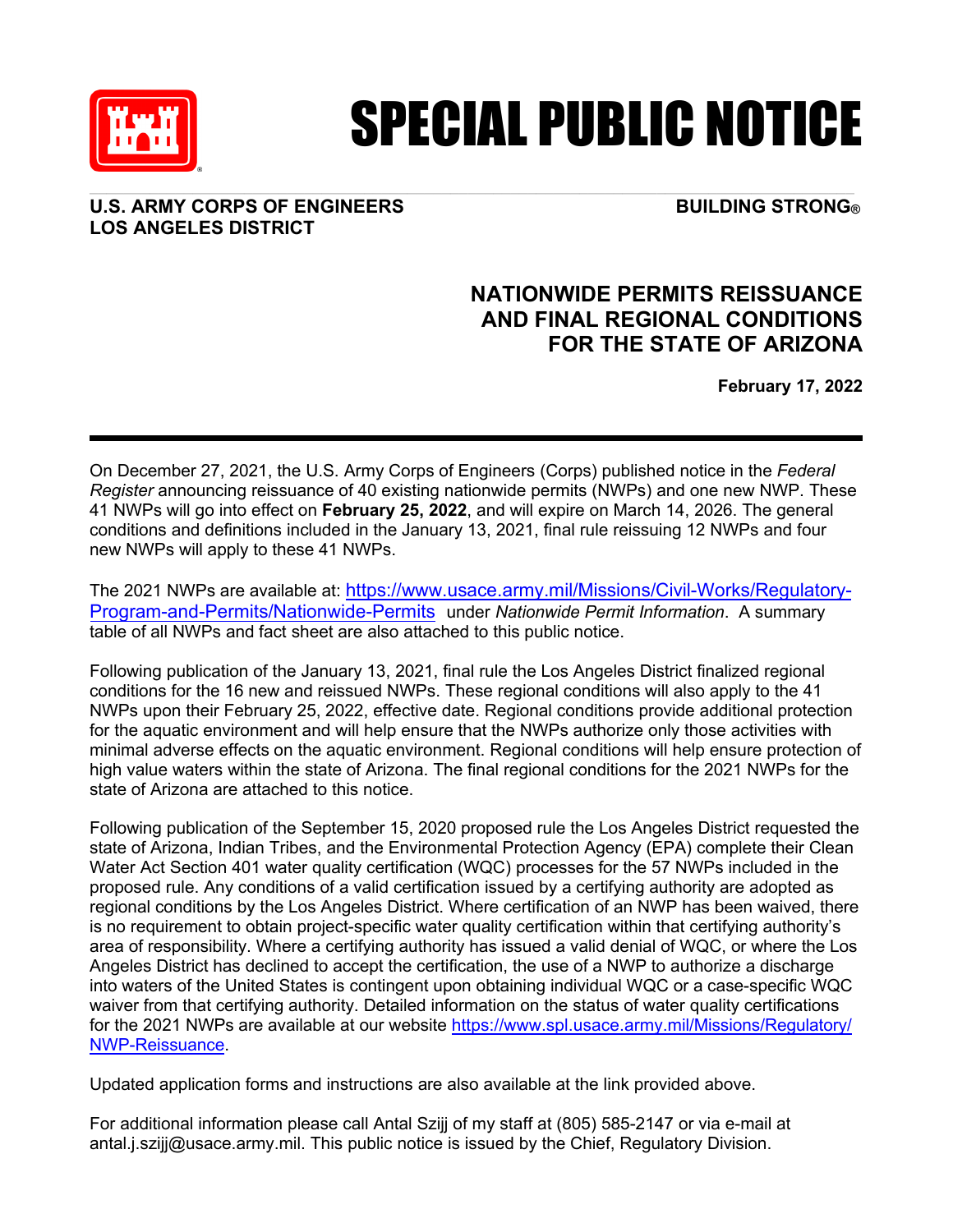

*Regulatory Program Goals:*

- To provide strong protection of the nation's aquatic environment, including wetlands.
- To ensure the Corps provides the regulated public with fair and reasonable decisions.
- To enhance the efficiency of the Corps' administration of its regulatory program.

**DEPARTMENT OF THE ARMY U.S. ARMY CORPS OF ENGINEERS LOS ANGELES DISTRICT** WWW.SPL.USACE.ARMY.MIL/MISSIONS/REGULATORY

 $\mathcal{L}_\text{max}$  and  $\mathcal{L}_\text{max}$  and  $\mathcal{L}_\text{max}$  and  $\mathcal{L}_\text{max}$  and  $\mathcal{L}_\text{max}$  and  $\mathcal{L}_\text{max}$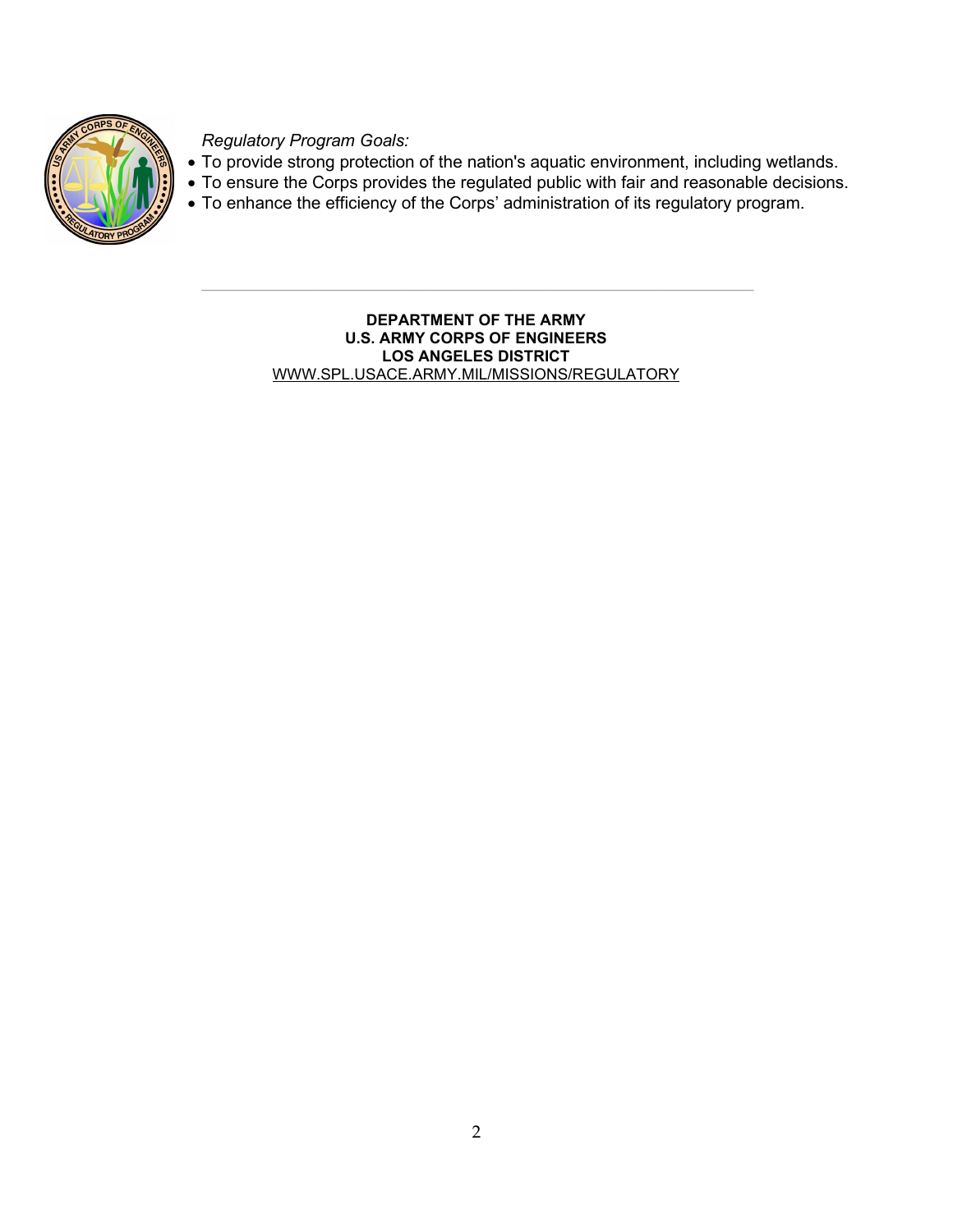### *Final 2021 Nationwide Permit (NWP) Regional Conditions for the State of Arizona*

- **1.** The permittee shall submit a pre-construction notification (PCN) for all 2021 NWPs, in accordance with General Condition 32, in the following circumstances:
	- a. Activities that would result in a loss\* of waters of the United States within all perennial and intermittent waterbodies and special aquatic sites.
	- b. Activities resulting in a discharge of dredged or fill material in waters of the U.S. on Tribal lands;
	- c. All waterbodies designated by the Arizona Department of Environmental Quality as Outstanding Arizona Waters (OAWs), within 1600 meters (or 1 mile) upstream and/or 800 meters (1/2 mile) downstream of a designated OAW, and on tributaries to OAWs within 1600 meters of the OAW (see [http://www.azdeq.gov/index.html\)](http://www.azdeq.gov/index.html).
	- d. All waterbodies designated by the Arizona Department of Environmental Quality as 303(d)-impaired surface waters, within 1600 meters (or 1 mile) upstream and/or 800 meters (1/2 mile) downstream of a designated impaired surface water, and on tributaries to impaired waters within 1600 meters of the impaired water (see [http://www.azdeq.gov/index.html\)](http://www.azdeq.gov/index.html).
- **2.** In the state of Arizona the use of any 2021 NWPs resulting in greater than 0.1-acre loss\* of wetlands, mudflats, vegetated shallows, or riffle and pool complexes, as defined at 40 CFR Part 230.40-45, is prohibited.

**<sup>\*</sup>** "Loss" means waters of the United States that are permanently adversely affected by filling, flooding, excavation, or drainage because of the regulated activity.

<sup>\*\* &</sup>quot;Tribal lands" refers to any lands title to which is either: 1) held in trust by the United States for the benefit of any Indian tribe or individual; or 2) held by any Indian tribe or individual subject to restrictions by the United States against alienation.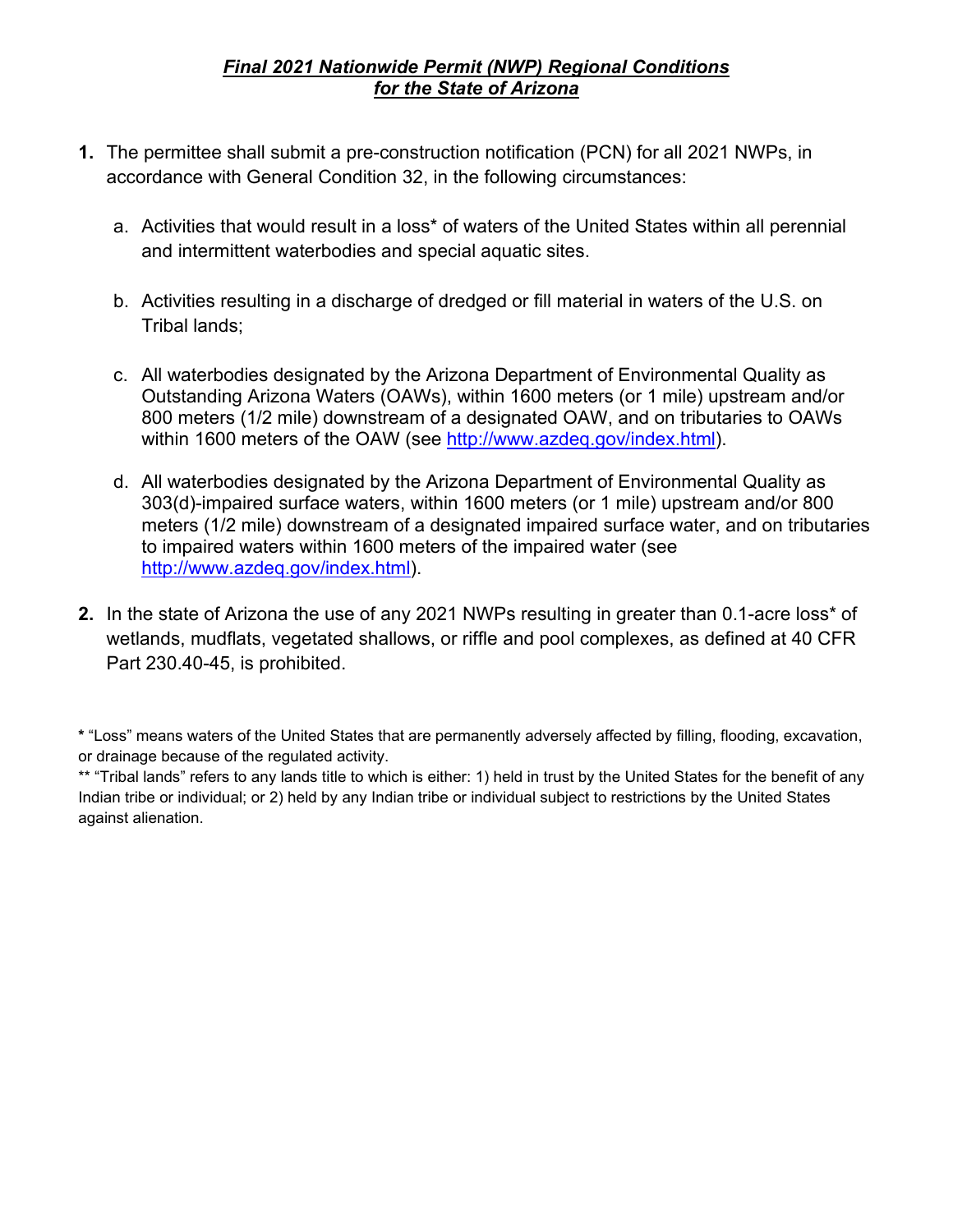### <span id="page-3-0"></span>**Summary of the 2021 Nationwide Permits[1](#page-3-0)**

| <b>Nationwide Permit</b>                                                                                                                                                                                 | <b>Statutory</b><br><b>Authority</b> | Limits                                                                                                              | <b>Pre-Construction</b><br><b>Notification (PCN)</b><br><b>Threshold</b> | <b>Delineation</b><br><b>Required?</b> | <b>Applicable Waters</b>     | <b>Changes</b> | <b>Other Information</b>                                                                                                                                                                                                                                                |
|----------------------------------------------------------------------------------------------------------------------------------------------------------------------------------------------------------|--------------------------------------|---------------------------------------------------------------------------------------------------------------------|--------------------------------------------------------------------------|----------------------------------------|------------------------------|----------------|-------------------------------------------------------------------------------------------------------------------------------------------------------------------------------------------------------------------------------------------------------------------------|
| <b>NWP 1-Aids to Navigation</b>                                                                                                                                                                          | 10                                   | none                                                                                                                | PCN not required                                                         | no                                     | navigable waters of the U.S. | none           |                                                                                                                                                                                                                                                                         |
| <b>NWP 2</b> $-$ Structures in<br><b>Artificial Canals</b>                                                                                                                                               | 10                                   | none                                                                                                                | PCN not required                                                         | no                                     | navigable waters of the U.S. | none           |                                                                                                                                                                                                                                                                         |
| <b>NWP 3</b> $-$ Maintenance                                                                                                                                                                             | 10/404                               |                                                                                                                     |                                                                          |                                        |                              |                |                                                                                                                                                                                                                                                                         |
| (a) Repair, rehabilitation,<br>or replacement of<br>previously authorized,<br>currently serviceable<br>structures or fills                                                                               |                                      | authorizes only minor<br>deviations for<br>maintenance                                                              | PCN not required                                                         | no                                     | all waters of the U.S.       | none           | Does not authorize: maintenance dredging for<br>the primary purpose of navigation; beach<br>restoration; or new stream channelization or<br>stream relocation projects. Limits stream channel<br>modification to the minimum necessary for the<br>maintenance activity. |
| (b) Discharges<br>associated with removal<br>of accumulated<br>sediments and debris in<br>the vicinity of existing<br>structures, including<br>intake and outfall<br>structures and associated<br>canals |                                      | 200 feet from<br>structure; minimum<br>necessary to restore<br>capacity intake or<br>outfall or associated<br>canal | all activities                                                           | yes                                    | all waters of the U.S.       | none           |                                                                                                                                                                                                                                                                         |
| (c) Temporary structures,<br>fills, and work necessary<br>to conduct maintenance<br>activity                                                                                                             |                                      |                                                                                                                     | PCN not required                                                         | no                                     | all waters of the U.S.       | none           | Temporary fills must be removed in their entirety<br>and the affected areas returned to pre-<br>construction elevations                                                                                                                                                 |
| NWP 4 - Fish and Wildlife<br>Harvesting, Enhancement,<br>and Attraction Devices and<br>Activities                                                                                                        | 10/404                               | none                                                                                                                | PCN not required                                                         | no                                     | all waters of the U.S.       | none           | Does not authorize impoundments or artificial<br>reefs. Does not authorize covered oyster trays or<br>clam racks.                                                                                                                                                       |
| <b>NWP 5 - Scientific</b><br><b>Measurement Devices</b>                                                                                                                                                  | 10/404                               | 25 cubic yards for<br>weirs and flumes                                                                              | PCN not required                                                         | no                                     | all waters of the U.S.       | none           | Devices and any associated structures or fills be<br>removed upon completion of the use and<br>restored to pre-construction elevations to<br>maximum extent practicable.                                                                                                |
| <b>NWP 6</b> – Survey Activities                                                                                                                                                                         | 10/404                               | $1/10$ -acre                                                                                                        | PCN not required                                                         | no                                     | all waters of the U.S.       | none           | Does not authorize fills for roads. Does not<br>authorize permanent structures. Does not<br>authorize fill associated with recovery of historic<br>properties. Backfilling of exploratory trenches<br>must not drain a water of the U.S.                                |

<sup>&</sup>lt;sup>1</sup> This table is intended to provide general information on the 2021 nationwide permits published in the Federal Register on January 13, 2021 (86 FR 2744) and December 27, 2021 (86 FR 73522).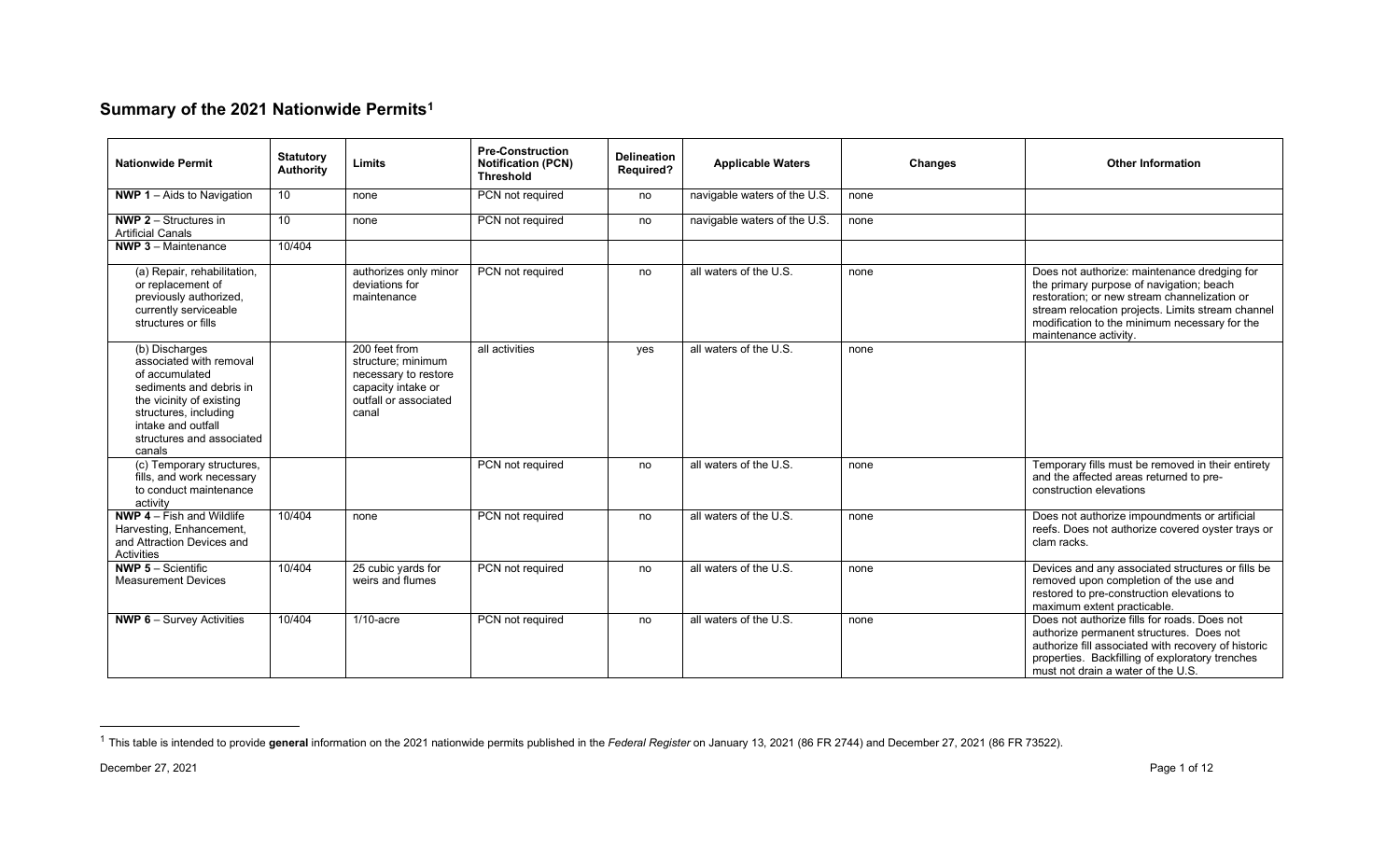| <b>Nationwide Permit</b>                                                            | <b>Statutory</b><br><b>Authority</b> | Limits     | <b>Pre-Construction</b><br><b>Notification (PCN)</b><br><b>Threshold</b>                                                                                                    | <b>Delineation</b><br><b>Required?</b> | <b>Applicable Waters</b>                                                               | <b>Changes</b>                                                                                                                                                                                                                                                                                                                                                                                                                                                                                                                                                                                                                                                                                                                                                                                                                                                        | <b>Other Information</b>                                                                                                   |
|-------------------------------------------------------------------------------------|--------------------------------------|------------|-----------------------------------------------------------------------------------------------------------------------------------------------------------------------------|----------------------------------------|----------------------------------------------------------------------------------------|-----------------------------------------------------------------------------------------------------------------------------------------------------------------------------------------------------------------------------------------------------------------------------------------------------------------------------------------------------------------------------------------------------------------------------------------------------------------------------------------------------------------------------------------------------------------------------------------------------------------------------------------------------------------------------------------------------------------------------------------------------------------------------------------------------------------------------------------------------------------------|----------------------------------------------------------------------------------------------------------------------------|
| <b>NWP 7</b> - Outfall Structures<br>and Associated Intake<br>Structures            | 10/404                               | none       | all activities                                                                                                                                                              | yes                                    | all waters of the U.S.                                                                 | none                                                                                                                                                                                                                                                                                                                                                                                                                                                                                                                                                                                                                                                                                                                                                                                                                                                                  | Activity must comply with National Pollutant<br>Discharge Elimination System Program.                                      |
| <b>NWP 8</b> $-$ Oil and Gas<br>Structures on the Outer<br><b>Continental Shelf</b> | 10                                   | none       | all activities                                                                                                                                                              | no                                     | navigable waters of the U.S.                                                           | none                                                                                                                                                                                                                                                                                                                                                                                                                                                                                                                                                                                                                                                                                                                                                                                                                                                                  | Limited to facilities in areas leased by the Bureau<br>of Ocean Energy Management of the<br>Department of the Interior.    |
| <b>NWP 9 - Structures in</b><br>Fleeting and Anchorage<br>Areas                     | 10                                   | none       | PCN not required                                                                                                                                                            | no                                     | navigable waters of the U.S.                                                           | none                                                                                                                                                                                                                                                                                                                                                                                                                                                                                                                                                                                                                                                                                                                                                                                                                                                                  | Applies to structures, buoys, and other devices<br>placed in anchorage or fleeting areas established<br>for those purposes |
| <b>NWP 10 - Mooring Buoys</b>                                                       | $\overline{10}$                      | none       | PCN not required                                                                                                                                                            | no                                     | navigable waters of the U.S.                                                           | none                                                                                                                                                                                                                                                                                                                                                                                                                                                                                                                                                                                                                                                                                                                                                                                                                                                                  | Non-commercial, single boat mooring buoys                                                                                  |
| <b>NWP 11 - Temporary</b><br><b>Recreational Structures</b>                         | 10                                   | none       | PCN not required                                                                                                                                                            | no                                     | navigable waters of the U.S.                                                           | none                                                                                                                                                                                                                                                                                                                                                                                                                                                                                                                                                                                                                                                                                                                                                                                                                                                                  | Structures must be removed within 30 days after<br>use discontinued.                                                       |
| <b>NWP 12 - Oil or Natural Gas</b><br><b>Pipeline Activities</b>                    | 10/404                               | $1/2$ acre | a section 10 permit<br>is required<br>discharges that<br>result in the loss of<br>$>1/10$ acre<br>new oil or natural<br>gas pipeline<br>greater than 250<br>miles in length | yes, if PCN<br>required                | see text of NWP                                                                        | Limit to oil or natural gas pipeline<br>activities. Remove PCN<br>requirements for: (a) activities that<br>involve mechanized land clearing<br>in a forested wetland for the utility<br>line right-of-way; (b) utility lines in<br>waters of the United States,<br>excluding overhead lines, that<br>exceed 500 feet; (c) utility lines<br>placed within a jurisdictional area<br>(i.e., water of the United States),<br>that run parallel to or along a<br>stream bed that is within that<br>jurisdictional area; (d) permanent<br>access roads constructed above<br>grade in waters of the United<br>States for a distance of more than<br>500 feet; or (e) permanent access<br>roads are constructed in waters of<br>the United States with impervious<br>materials. Add PCN requirement<br>for new oil or natural gas pipelines<br>more than 250 miles in length. | Temporary fills must be removed in their entirety<br>and the affected areas returned to pre-<br>construction elevations.   |
| oil or natural gas<br>pipelines                                                     |                                      |            |                                                                                                                                                                             |                                        | all waters of the U.S.,<br>including navigable waters                                  | Removed Note requiring district<br>engineer to send copy of PCN<br>and NWP verification letter to<br>Department of Defense Siting<br>Clearinghouse.                                                                                                                                                                                                                                                                                                                                                                                                                                                                                                                                                                                                                                                                                                                   | Must restore area to pre-construction contours.                                                                            |
| oil or natural gas pipeline<br>substations                                          |                                      |            |                                                                                                                                                                             |                                        | non-tidal waters of the U.S.,<br>except non-tidal wetlands<br>adjacent to tidal waters |                                                                                                                                                                                                                                                                                                                                                                                                                                                                                                                                                                                                                                                                                                                                                                                                                                                                       |                                                                                                                            |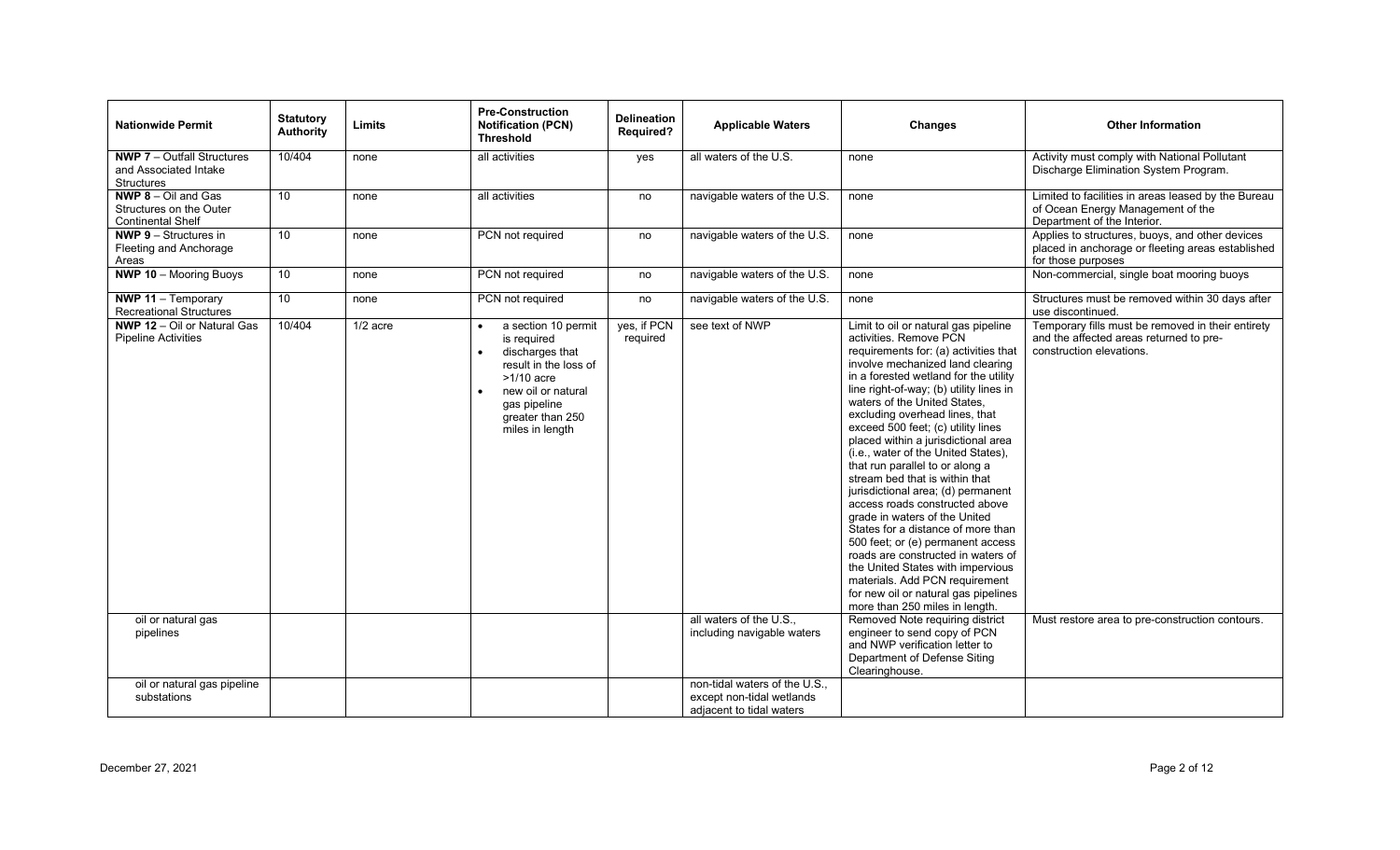| <b>Nationwide Permit</b>                                                       | <b>Statutory</b><br><b>Authority</b> | Limits                                                                                                                                                                                                                    | <b>Pre-Construction</b><br><b>Notification (PCN)</b><br><b>Threshold</b>                                                                                                                                        | <b>Delineation</b><br><b>Required?</b> | <b>Applicable Waters</b>                                                             | Changes                                                                                                                                                             | <b>Other Information</b>                                                                                                                                                                                                                                                                                                                                    |
|--------------------------------------------------------------------------------|--------------------------------------|---------------------------------------------------------------------------------------------------------------------------------------------------------------------------------------------------------------------------|-----------------------------------------------------------------------------------------------------------------------------------------------------------------------------------------------------------------|----------------------------------------|--------------------------------------------------------------------------------------|---------------------------------------------------------------------------------------------------------------------------------------------------------------------|-------------------------------------------------------------------------------------------------------------------------------------------------------------------------------------------------------------------------------------------------------------------------------------------------------------------------------------------------------------|
| foundations for above-<br>ground oil or natural gas<br>pipelines               |                                      |                                                                                                                                                                                                                           |                                                                                                                                                                                                                 |                                        | all waters of the U.S.                                                               |                                                                                                                                                                     |                                                                                                                                                                                                                                                                                                                                                             |
| access roads                                                                   |                                      |                                                                                                                                                                                                                           |                                                                                                                                                                                                                 |                                        | non-tidal waters of the U.S<br>except non-tidal wetlands<br>adjacent to tidal waters |                                                                                                                                                                     | Access roads must be constructed to minimize<br>adverse effects to waters of the U.S.                                                                                                                                                                                                                                                                       |
| NWP 13 - Bank Stabilization                                                    | 10/404                               | 500 feet along<br>$\bullet$<br>the bank<br>(unless waived<br>by $DE -$<br>waivers for<br>bulkheads<br>limited to 1,000<br>linear feet along<br>the shore)<br>1 cubic yard per<br>running foot<br>(unless waived<br>by DE) | >500 linear feet in<br>$\bullet$<br>length<br>>1 cubic yard per<br>$\bullet$<br>running foot, as<br>measured along<br>the treated bank,<br>below OHWM or<br>HTL.<br>discharges into<br>special aquatic<br>sites | yes, if PCN<br>required                | all waters of the U.S.                                                               | Added Note stating that in coastal<br>waters and the Great Lakes, living<br>shorelines authorized by NWP 54<br>may be an appropriate form of<br>bank stabilization. | Activity cannot impair surface water flow into or<br>out of waters of the U.S. Temporary fills must be<br>removed in their entirety and the affected areas<br>returned to pre-construction elevations. Native<br>plant species appropriate for site conditions,<br>including salinity, must be used for<br>bioengineering or vegetative bank stabilization. |
| <b>NWP 14 - Linear</b><br><b>Transportation Projects</b>                       | 10/404                               | 1/2 acre in non-<br>$\bullet$<br>tidal waters<br>1/3 acre in tidal<br>waters                                                                                                                                              | $>1/10$ acre<br>discharges into<br>special aquatic<br>sites                                                                                                                                                     | yes, if PCN<br>required                | all waters of the U.S.                                                               | Added "driveways" to list of<br>examples of linear transportation<br>projects.                                                                                      | Temporary fills must be removed in their entirety<br>and the affected areas returned to pre-<br>construction elevations. Does not authorize<br>storage buildings, parking lots, train stations,<br>aircraft hangars, or other non-linear<br>transportation features.                                                                                        |
| NWP 15 - U.S. Coast Guard<br><b>Approved Bridges</b>                           | 404                                  | none                                                                                                                                                                                                                      | PCN not required                                                                                                                                                                                                | no                                     | navigable waters of the U.S.                                                         | none                                                                                                                                                                | Causeways and approach fills for bridges are not<br>authorized by this NWP; those activities require<br>separate section 404 authorization. Bridge<br>structures can be authorized by Section 9 of the<br>Rivers and Harbors Act or other applicable laws.                                                                                                  |
| <b>NWP 16 - Return Water</b><br>From Upland Contained<br><b>Disposal Areas</b> | 404                                  | none                                                                                                                                                                                                                      | PCN not required                                                                                                                                                                                                | no                                     | all waters of the U.S.                                                               | none                                                                                                                                                                | Water quality issues addressed through Clean<br>Water Act section 401 certification process                                                                                                                                                                                                                                                                 |
| <b>NWP 17</b> $-$ Hydropower<br>Projects                                       | 404                                  | none                                                                                                                                                                                                                      | all activities                                                                                                                                                                                                  | yes                                    | all waters of the U.S., except<br>navigable (i.e., section 10)<br>waters             | Increased total generating<br>capacity from 5,000 kW to 10,000<br>kW.                                                                                               | Applies to activities licensed by the Federal<br>Energy Regulatory Commission or activities<br>exempt from licensing requirements.                                                                                                                                                                                                                          |
| <b>NWP 18 - Minor Discharges</b>                                               | 10/404                               | 25 cubic yards<br>$\bullet$<br>discharged<br>below plane of<br>OHWM/HTL<br>$1/10$ acre of<br>waters of the<br>U.S.                                                                                                        | >10 cubic yards<br>discharged below<br>plane of<br>OHWM/HTL<br>discharges into<br>special aquatic<br>sites                                                                                                      | yes, if PCN<br>required                | all waters of the U.S.                                                               | none                                                                                                                                                                | Does not authorize discharges for stream<br>diversions.                                                                                                                                                                                                                                                                                                     |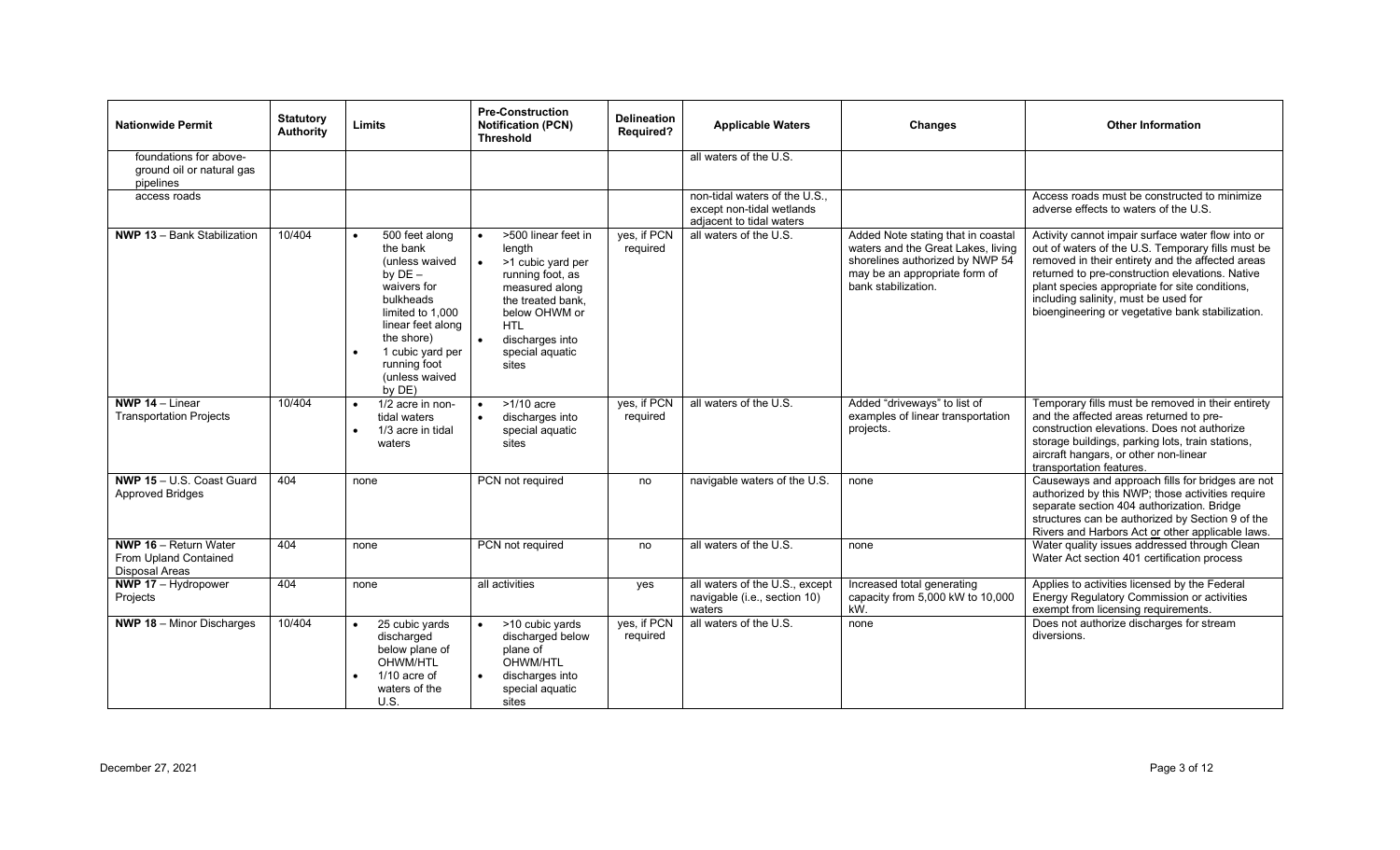| <b>Nationwide Permit</b>                                                              | <b>Statutory</b><br><b>Authority</b> | Limits                                                  | <b>Pre-Construction</b><br><b>Notification (PCN)</b><br><b>Threshold</b>                                                 | <b>Delineation</b><br><b>Required?</b> | <b>Applicable Waters</b>                                                             | <b>Changes</b>                                                                                                                                                                                                   | <b>Other Information</b>                                                                                                                                                                                                                                                                       |
|---------------------------------------------------------------------------------------|--------------------------------------|---------------------------------------------------------|--------------------------------------------------------------------------------------------------------------------------|----------------------------------------|--------------------------------------------------------------------------------------|------------------------------------------------------------------------------------------------------------------------------------------------------------------------------------------------------------------|------------------------------------------------------------------------------------------------------------------------------------------------------------------------------------------------------------------------------------------------------------------------------------------------|
| <b>NWP 19</b> $-$ Minor Dredging                                                      | 10/404                               | 25 cubic yards below<br>plane of OHWM/<br><b>MHWM</b>   | PCN not required                                                                                                         | no                                     | navigable waters of the U.S.                                                         | none                                                                                                                                                                                                             | Does not authorize dredging or degradation<br>through siltation of coral reefs, submerged<br>aquatic vegetation beds, anadromous fish<br>spawning areas, or wetlands. Does not authorize<br>the connection of canals to navigable waters.                                                      |
| <b>NWP 20</b> $-$ Response<br>Operations for Oil or<br><b>Hazardous Substances</b>    | 10/404                               | none                                                    | PCN not required                                                                                                         | no                                     | all waters of the U.S.                                                               | none                                                                                                                                                                                                             | Authorizes activities subject to the National Oil<br>and Hazardous Substances Pollution<br>Contingency Plan. Authorizes activities required<br>for cleanup of oil releases in waters of the U.S.<br>Authorizes use of temporary structures and fills<br>for spill response training exercises. |
| NWP 21 - Surface Coal<br><b>Mining Activities</b>                                     | 10/404                               | $1/2$ acre<br>$\bullet$<br>No valley fills<br>$\bullet$ | All activities                                                                                                           | yes                                    | non-tidal waters of the U.S<br>except non-tidal wetlands<br>adjacent to tidal waters | Removed the 300 linear foot limit<br>for losses of stream bed. Remove<br>waiver provision. Remove<br>reference to integrated permit<br>processing procedures. Remove<br>requirement for written<br>verification. | Activities must be authorized, or currently being<br>processed by states with approved programs<br>under Title V of the Surface Mining Control and<br>Reclamation Act of 1977.                                                                                                                 |
| NWP 22 - Removal of<br>Vessels                                                        | 10/404                               | none                                                    | if vessel listed or<br>eligible for National<br>Register of Historic<br>Places<br>activities in special<br>aquatic sites | ves. if PCN<br>required                | all waters of the U.S.                                                               | Note 1 revised to clarify EPA<br>requirements for intentional ocean<br>disposal of vessels under the<br>Marine, Protection, Research and<br>Sanctuaries Act.                                                     | Does not authorize maintenance dredging, shoal<br>removal, or river bank snagging. Disposal of<br>removed vessel in waters of the U.S. may require<br>separate authorizations from EPA and Corps.                                                                                              |
| <b>NWP 23</b> $-$ Approved<br><b>Categorical Exclusions</b>                           | 10/404                               | none                                                    | PCN not required,<br>except for certain<br>activities identified in<br>RGL 05-07                                         | yes, if PCN<br>required                | all waters of the U.S.                                                               | none                                                                                                                                                                                                             | Categorical exclusions must be approved by the<br>Office of the Chief of Engineers. See RGL 05-07<br>for list of agencies and their activities that are<br>currently eligible for NWP 23.                                                                                                      |
| <b>NWP 24</b> $-$ Indian Tribe or<br><b>State Administered Section</b><br>404 Program | 10 <sup>10</sup>                     | none                                                    | PCN not required                                                                                                         | no                                     | navigable waters of the U.S.                                                         | Added Florida to list of states that<br>have been approved to administer<br>the Section 404 permit program.                                                                                                      | Does not authorize activities in navigable waters<br>that require only a section 10 permit.                                                                                                                                                                                                    |
| <b>NWP 25 - Structural</b><br><b>Discharges</b>                                       | 404                                  | none                                                    | PCN not required                                                                                                         | no                                     | waters of the U.S.                                                                   | none                                                                                                                                                                                                             | Structure may require a section 10 permit if<br>located in navigable waters of the U.S. Does not<br>authorize structures that support buildings or<br>similar structures.                                                                                                                      |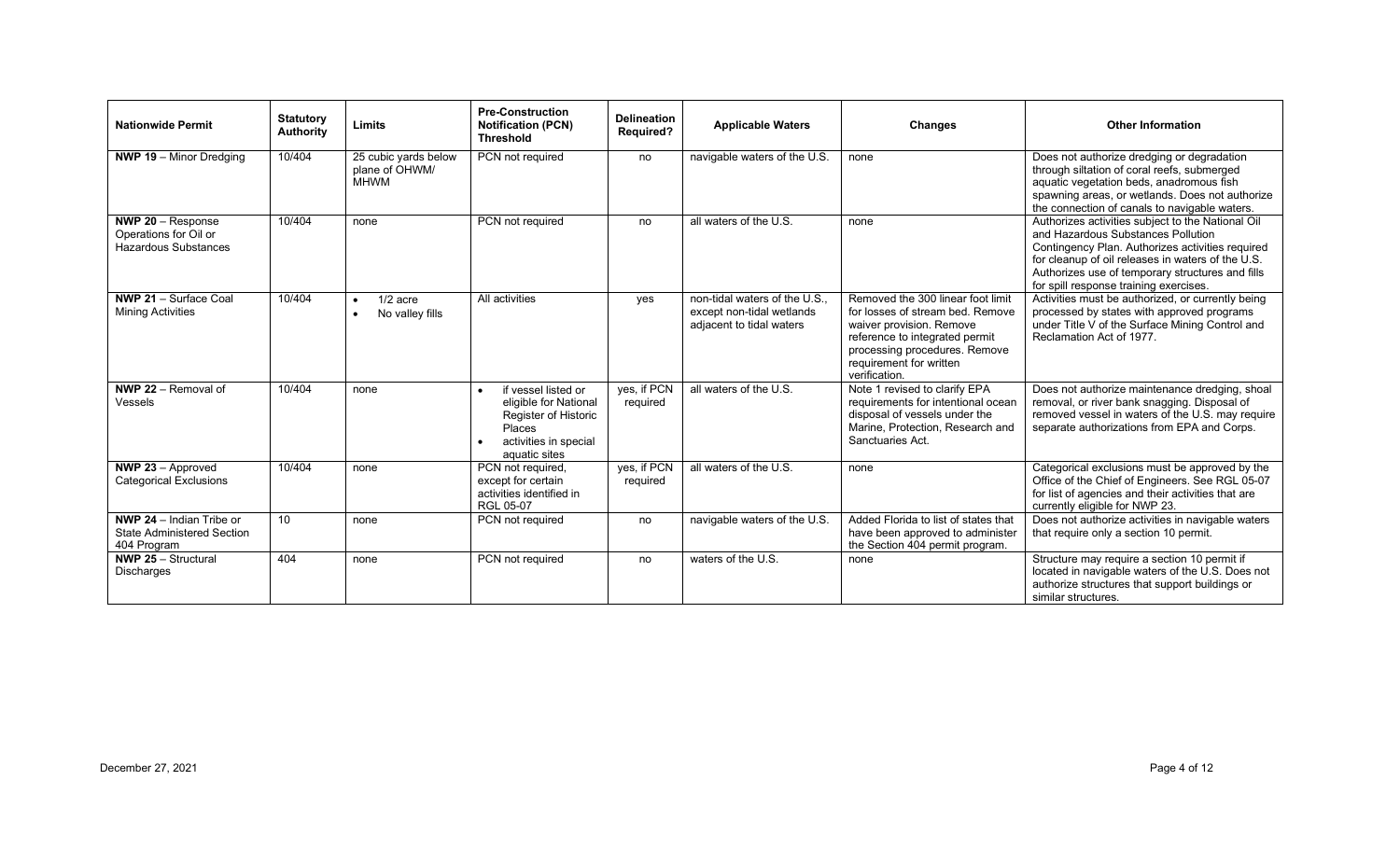| <b>Nationwide Permit</b>                                                                     | <b>Statutory</b><br><b>Authority</b> | Limits                                                                                         | <b>Pre-Construction</b><br><b>Notification (PCN)</b><br><b>Threshold</b>                                                                                   | <b>Delineation</b><br>Required? | <b>Applicable Waters</b>                                                             | Changes                                                                                                                                                                                                                                                                                                                                                                                                                                                                    | <b>Other Information</b>                                                                                                                                                                                                                                                                                                   |
|----------------------------------------------------------------------------------------------|--------------------------------------|------------------------------------------------------------------------------------------------|------------------------------------------------------------------------------------------------------------------------------------------------------------|---------------------------------|--------------------------------------------------------------------------------------|----------------------------------------------------------------------------------------------------------------------------------------------------------------------------------------------------------------------------------------------------------------------------------------------------------------------------------------------------------------------------------------------------------------------------------------------------------------------------|----------------------------------------------------------------------------------------------------------------------------------------------------------------------------------------------------------------------------------------------------------------------------------------------------------------------------|
| <b>NWP 27</b> - Aquatic Habitat<br>Restoration, Enhancement,<br>and Establishment Activities | 10/404                               | none                                                                                           | all activities, except for<br>those that require<br>reporting (e.g., activities<br>under a binding<br>agreement between the<br>landowner and an<br>agency) | yes, if PCN<br>required         | all waters of the U.S.                                                               | Added "releasing sediment from<br>reservoirs to restore or sustain<br>downstream habitat" and "coral<br>restoration or relocation" to the list<br>of examples of activities<br>authorized by this NWP. No PCN<br>required for activities conducted in<br>accordance with the terms and<br>conditions of a binding coral<br>restoration or relocation<br>agreement between the project<br>proponent and the NMFS or any<br>of its designated state<br>cooperating agencies. | Does not authorize stream channelization. Does<br>not authorize relocation or conversion of tidal<br>waters. Does not authorize conversion of natural<br>wetlands or streams, except for relocation<br>activities. Compensatory mitigation is not<br>required for NWP 27 activities.                                       |
| <b>NWP 28 - Modifications of</b><br><b>Existing Marinas</b>                                  | 10                                   | activities limited to<br>authorized marina<br>area                                             | PCN not required                                                                                                                                           | no                              | navigable waters of the U.S.                                                         | none                                                                                                                                                                                                                                                                                                                                                                                                                                                                       | Does not authorize dredging, additional slips,<br>dock spaces, or expansion in waters of the U.S.                                                                                                                                                                                                                          |
| NWP 29 - Residential<br>Developments                                                         | 10/404                               | $1/2$ acre                                                                                     | all activities                                                                                                                                             | yes                             | non-tidal waters of the U.S<br>except non-tidal wetlands<br>adjacent to tidal waters | Removed the 300 linear foot limit<br>for losses of stream bed. Remove<br>waiver provision.                                                                                                                                                                                                                                                                                                                                                                                 | For residential subdivisions, the aggregate total<br>loss of waters of the U.S. cannot exceed 1/2-<br>acre.                                                                                                                                                                                                                |
| NWP 30 - Moist Soil<br>Management for Wildlife                                               | 404                                  | none                                                                                           | PCN not required                                                                                                                                           | no                              | non-tidal waters of the U.S.                                                         | none                                                                                                                                                                                                                                                                                                                                                                                                                                                                       | Authorizes only on-going activities. Does not<br>authorize construction of new dikes, roads, water<br>control structures, etc. Does not authorize<br>conversion of wetlands to uplands. Does not<br>authorize impoundments. Does not authorize<br>activities that result in net loss of aquatic<br>functions and services. |
| NWP 31 - Maintenance of<br><b>Existing Flood Control</b><br><b>Facilities</b>                | 10/404                               | maintenance baseline<br>approved by district<br>engineer                                       | all activities                                                                                                                                             | yes                             | all waters of the U.S.                                                               | none                                                                                                                                                                                                                                                                                                                                                                                                                                                                       | PCN must indicate location of sites for disposal<br>of dredged or excavated material and baseline<br>information. Authorizes the removal of vegetation<br>from levees associated with a flood control<br>project, if Corps permits are required for those<br>activities.                                                   |
| NWP 32 - Completed<br><b>Enforcement Actions</b>                                             | 10/404                               | 5 acres of non-<br>tidal waters<br>1 acre of tidal<br>waters<br>also see text of<br><b>NWP</b> | PCN not required                                                                                                                                           | no                              | all waters of the U.S.                                                               | none                                                                                                                                                                                                                                                                                                                                                                                                                                                                       |                                                                                                                                                                                                                                                                                                                            |
| NWP 33 - Temporary<br>Construction, Access, and<br>Dewatering                                | 10/404                               | none                                                                                           | all activities in navigable<br>(i.e., section 10) waters                                                                                                   | yes                             | all waters of the U.S.                                                               | none                                                                                                                                                                                                                                                                                                                                                                                                                                                                       | Associated primary activity must be authorized<br>by Corps or U.S. Coast Guard, or be exempt<br>from permit requirements. PCN must include<br>restoration plan.                                                                                                                                                            |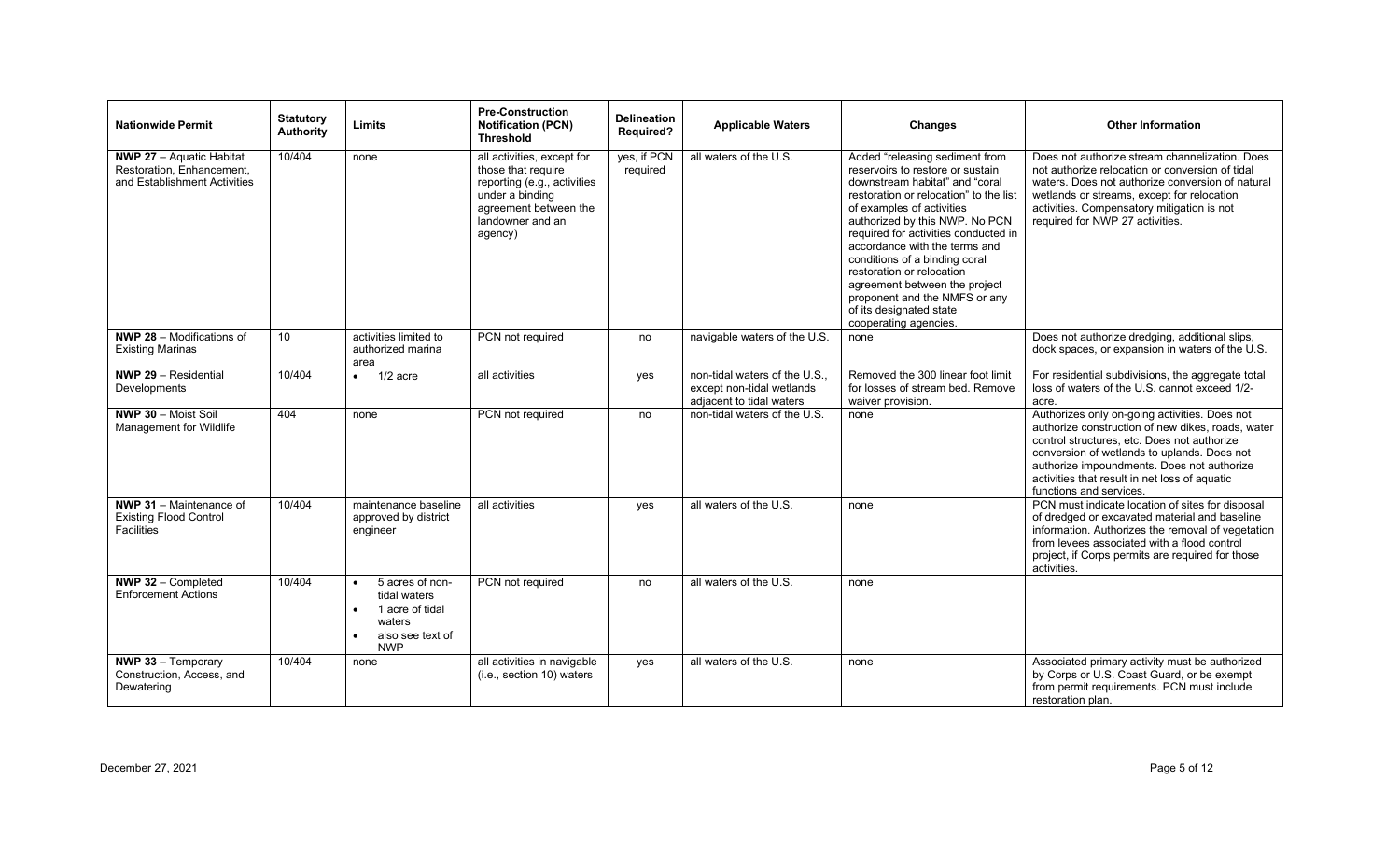| <b>Nationwide Permit</b>                                                 | <b>Statutory</b><br>Authority | Limits                                                                                      | <b>Pre-Construction</b><br><b>Notification (PCN)</b><br><b>Threshold</b> | <b>Delineation</b><br><b>Required?</b> | <b>Applicable Waters</b>                                                              | <b>Changes</b>                                                                             | <b>Other Information</b>                                                                                                                                                                                                                                                                                                              |
|--------------------------------------------------------------------------|-------------------------------|---------------------------------------------------------------------------------------------|--------------------------------------------------------------------------|----------------------------------------|---------------------------------------------------------------------------------------|--------------------------------------------------------------------------------------------|---------------------------------------------------------------------------------------------------------------------------------------------------------------------------------------------------------------------------------------------------------------------------------------------------------------------------------------|
| <b>NWP 34</b> $-$ Cranberry<br><b>Production Activities</b>              | 404                           | 10 acres, but activity<br>cannot result in net<br>loss of wetland<br>acreage                | all activities                                                           | yes                                    | section 404 waters only                                                               | none                                                                                       | Does not authorize discharges in waters of the<br>U.S. for attendant features, such as warehouses,<br>processing facilities, or parking areas.                                                                                                                                                                                        |
| <b>NWP 35</b> $-$ Maintenance<br>Dredging of Existing Basins             | 10                            | dredging to previously<br>authorized depths or<br>controlling depths,<br>whichever are less | PCN not required                                                         | no                                     | navigable waters of the U.S.                                                          | none                                                                                       |                                                                                                                                                                                                                                                                                                                                       |
| <b>NWP 36 - Boat Ramps</b>                                               | 10/404                        | 50 cubic yards,<br>unless waived by<br>DF<br>20 foot width.<br>unless waived by<br>DE       | >50 cubic yards<br>>20 feet wide<br>$\bullet$                            | yes, if PCN<br>required                | all waters of the U.S., except<br>special aquatic sites                               | Added "repair" and "replacement"<br>of boat ramps.                                         | Section 10 permit required if dredging navigable<br>water is necessary for access to boat ramp. No<br>placement of material in special aquatic sites.                                                                                                                                                                                 |
| NWP 37 - Emergency<br>Watershed Protection and<br>Rehabilitation         | 10/404                        | none                                                                                        | all activities                                                           | yes                                    | all waters of the U.S.                                                                | none                                                                                       | Prospective permittee should wait 45 calendar<br>days before proceeding with the activity if the DE<br>has not yet issued a verification letter, but may<br>proceed immediately if there is an unacceptable<br>hazard to life or significant loss of property or<br>economic hardship will occur.                                     |
| NWP 38 - Cleanup of<br>Hazardous and Toxic Waste                         | 10/404                        | none                                                                                        | all activities                                                           | yes                                    | all waters of the U.S.                                                                | none                                                                                       | Does not authorize the establishment of new<br>disposal sites or the expansion of existing<br>disposal sites.                                                                                                                                                                                                                         |
| NWP 39 - Commercial and<br>Institutional Developments                    | 10/404                        | $1/2$ acre<br>$\bullet$                                                                     | all activities                                                           | yes                                    | non-tidal waters of the U.S.<br>except non-tidal wetlands<br>adjacent to tidal waters | Removed the 300 linear foot limit<br>for losses of stream bed. Remove<br>waiver provision. | Does not authorize construction of new golf<br>courses or new ski areas. Authorizes the<br>construction of oil or gas wells. For wind energy<br>generating structures, solar towers, or overhead<br>transmission lines, district engineer coordinates<br>PCN and NWP verification with Department of<br>Defense Siting Clearinghouse. |
| <b>NWP 40 - Agricultural</b><br>Activities                               | 404                           | $1/2$ acre<br>$\bullet$                                                                     | all activities                                                           | yes                                    | non-tidal waters of the U.S.<br>except non-tidal wetlands<br>adjacent to tidal waters | Removed the 300 linear foot limit<br>for losses of stream bed. Remove<br>waiver provision. | NWP can be used for agricultural activities,<br>regardless of whether applicant is USDA<br>participant. Does not authorize aquaculture<br>ponds.                                                                                                                                                                                      |
| NWP 41 - Reshaping<br>Existing Drainage and<br><b>Irrigation Ditches</b> | 404                           | none                                                                                        | PCN not required                                                         | no                                     | non-tidal waters of the U.S.<br>except non-tidal wetlands<br>adjacent to tidal waters | Added irrigation ditches.                                                                  | Reshaping drainage ditch cannot increase<br>capacity of ditch or drain additional waters of the<br>U.S. Does not authorize relocation of drainage<br>ditches constructed in waters of the U.S.                                                                                                                                        |
| <b>NWP 42 - Recreational</b><br><b>Facilities</b>                        | 404                           | $1/2$ acre<br>$\bullet$                                                                     | all activities                                                           | yes                                    | non-tidal waters of the U.S.<br>except non-tidal wetlands<br>adjacent to tidal waters | Removed the 300 linear foot limit<br>for losses of stream bed. Remove<br>waiver provision. | Authorizes variety of recreational facilities,<br>except for hotels, restaurants, racetracks,<br>stadiums, arenas, or similar facilities (these may<br>be authorized by NWP 39).                                                                                                                                                      |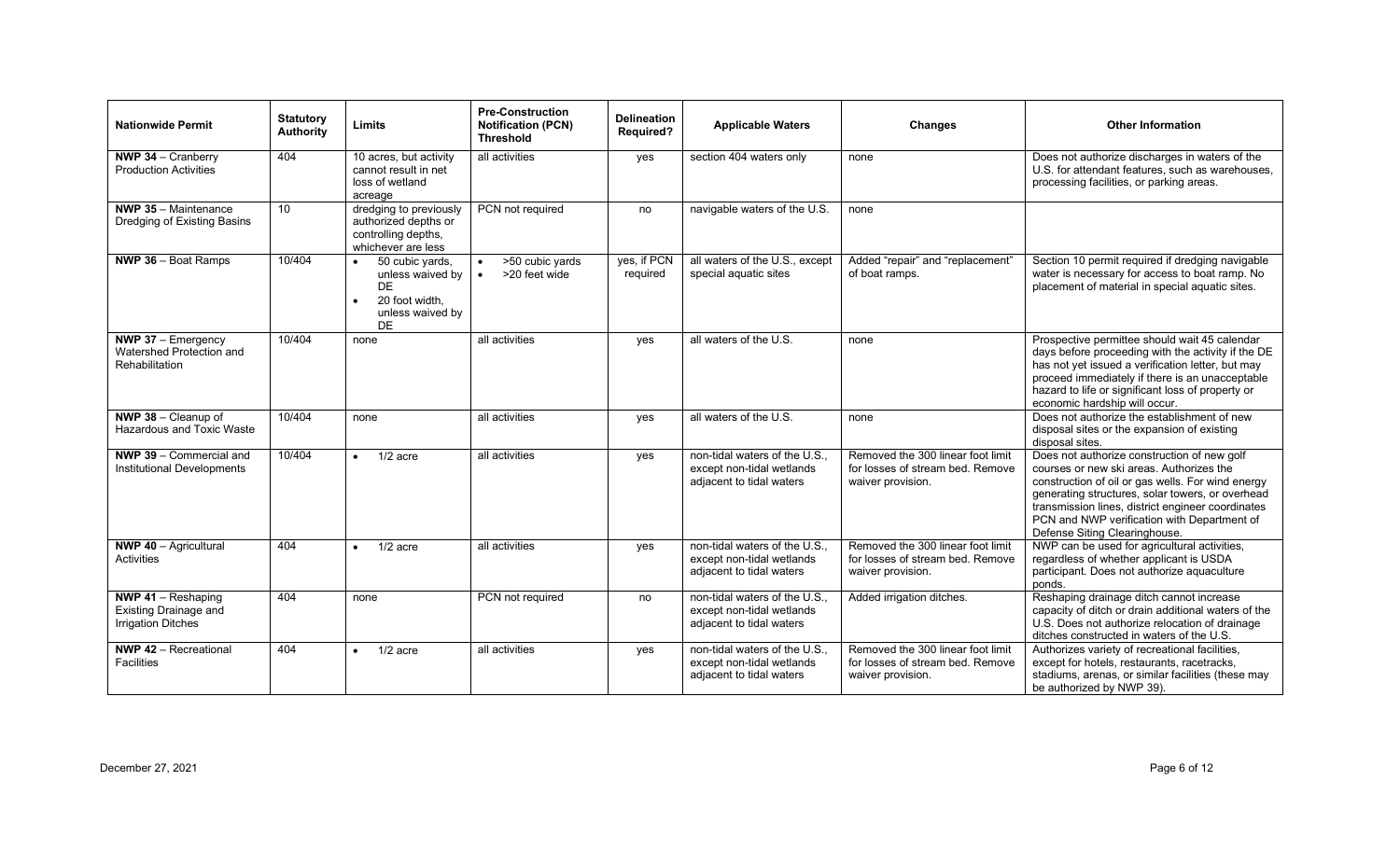| <b>Nationwide Permit</b>                                              | <b>Statutory</b><br>Authority | Limits                                                      | <b>Pre-Construction</b><br><b>Notification (PCN)</b><br><b>Threshold</b>                                            | <b>Delineation</b><br><b>Required?</b> | <b>Applicable Waters</b>                                                                                   | Changes                                                                                                                                                                                                                                                                                                                                                                                                                                                                                                                                                                                                                                                 | <b>Other Information</b>                                                                                                                                                                                                                                                                                                                                                                                                                                                                                                                                                                                                                                                             |
|-----------------------------------------------------------------------|-------------------------------|-------------------------------------------------------------|---------------------------------------------------------------------------------------------------------------------|----------------------------------------|------------------------------------------------------------------------------------------------------------|---------------------------------------------------------------------------------------------------------------------------------------------------------------------------------------------------------------------------------------------------------------------------------------------------------------------------------------------------------------------------------------------------------------------------------------------------------------------------------------------------------------------------------------------------------------------------------------------------------------------------------------------------------|--------------------------------------------------------------------------------------------------------------------------------------------------------------------------------------------------------------------------------------------------------------------------------------------------------------------------------------------------------------------------------------------------------------------------------------------------------------------------------------------------------------------------------------------------------------------------------------------------------------------------------------------------------------------------------------|
| NWP 43 - Stormwater<br><b>Management Facilities</b>                   | 404                           | $1/2$ acre<br>$\bullet$                                     | all activities involving<br>expansion or<br>construction of SWM<br>facilities                                       | yes, if PCN<br>required                | non-tidal waters of the U.S.<br>except non-tidal wetlands<br>adjacent to tidal waters                      | Removed the 300 linear foot limit<br>for losses of stream bed. Remove<br>waiver provision.                                                                                                                                                                                                                                                                                                                                                                                                                                                                                                                                                              | Does not authorize construction of new<br>stormwater management facilities in perennial<br>streams. Maintenance does not require PCN if<br>limited to restoring original design capacities.<br>Also authorizes low impact development<br>integrated management features and pollutant<br>reduction green infrastructure features.                                                                                                                                                                                                                                                                                                                                                    |
| <b>NWP 44 - Mining Activities</b>                                     | 10/404                        | $1/2$ acre<br>$\bullet$                                     | all activities                                                                                                      | yes                                    | non-tidal waters of the U.S.<br>except non-tidal wetlands<br>adjacent to tidal waters                      | Removed the 300 linear foot limit<br>for losses of stream bed. Remove<br>waiver provision. Limit mining in<br>non-tidal navigable waters of the<br>United States (i.e., section 10<br>waters) to 1/2-acre.                                                                                                                                                                                                                                                                                                                                                                                                                                              | PCN must include final reclamation plan if<br>reclamation is required by other statutes.                                                                                                                                                                                                                                                                                                                                                                                                                                                                                                                                                                                             |
| <b>NWP 45 - Repair of Uplands</b><br>Damaged by Discrete Events       | 10/404                        | Restore uplands to<br>pre-event ordinary<br>high water mark | all activities                                                                                                      | yes                                    | all waters of the U.S.                                                                                     | none                                                                                                                                                                                                                                                                                                                                                                                                                                                                                                                                                                                                                                                    | PCN must be submitted to district engineer within<br>one year of date of damage; work must start or<br>be under contract within two years of date of<br>damage.                                                                                                                                                                                                                                                                                                                                                                                                                                                                                                                      |
| <b>NWP 46</b> $-$ Discharges in<br><b>Ditches</b>                     | 404                           | 1 acre<br>$\bullet$                                         | all activities                                                                                                      | yes                                    | certain types of non-tidal<br>ditches constructed in<br>uplands and determined to<br>be waters of the U.S. | none                                                                                                                                                                                                                                                                                                                                                                                                                                                                                                                                                                                                                                                    | NWP does not authorize discharges into ditches<br>constructed in streams or other waters of the<br>U.S., or in streams that have been relocated in<br>uplands.                                                                                                                                                                                                                                                                                                                                                                                                                                                                                                                       |
| <b>NWP 48 - Commercial</b><br><b>Shellfish Mariculture Activities</b> | 10/404                        | none                                                        | New and existing<br>activities that directly<br>affect greater than 1/2-<br>acre of submerged<br>aquatic vegetation | yes                                    | navigable waters of the U.S.                                                                               | Changed "aquaculture" to<br>"mariculture." Remove the<br>prohibition against new<br>commercial shellfish mariculture<br>activities directly affecting more<br>than 1/2-acre of submerged<br>aquatic vegetation. Remove<br>definition of "new commercial<br>shellfish aquaculture operation"<br>as operating in an area where<br>such activities have not occurred<br>during the past 100 years. Add<br>PCN requirement for activities<br>directly affecting greater than 1/2-<br>acre of submerged aquatic<br>vegetation. Prohibit cultivation of<br>a nonindigenous species unless<br>that species has been previously<br>cultivated in the waterbody. | Does not authorize nonindigenous species not<br>previously cultivated in the waterbody, aquatic<br>nuisance species, or attendant features such as<br>docks or staging areas. Does not authorize the<br>deposition of shell material back into waters of<br>the U.S. as waste. Project area is the area in<br>which the operator is authorized to conduct<br>commercial shellfish mariculture activities, as<br>identified through a lease or permit issued by an<br>appropriate state or local government agency, a<br>treaty, or any easement, lease, deed, contract, or<br>other legally binding agreement that establishes<br>an enforceable property interest for the operator. |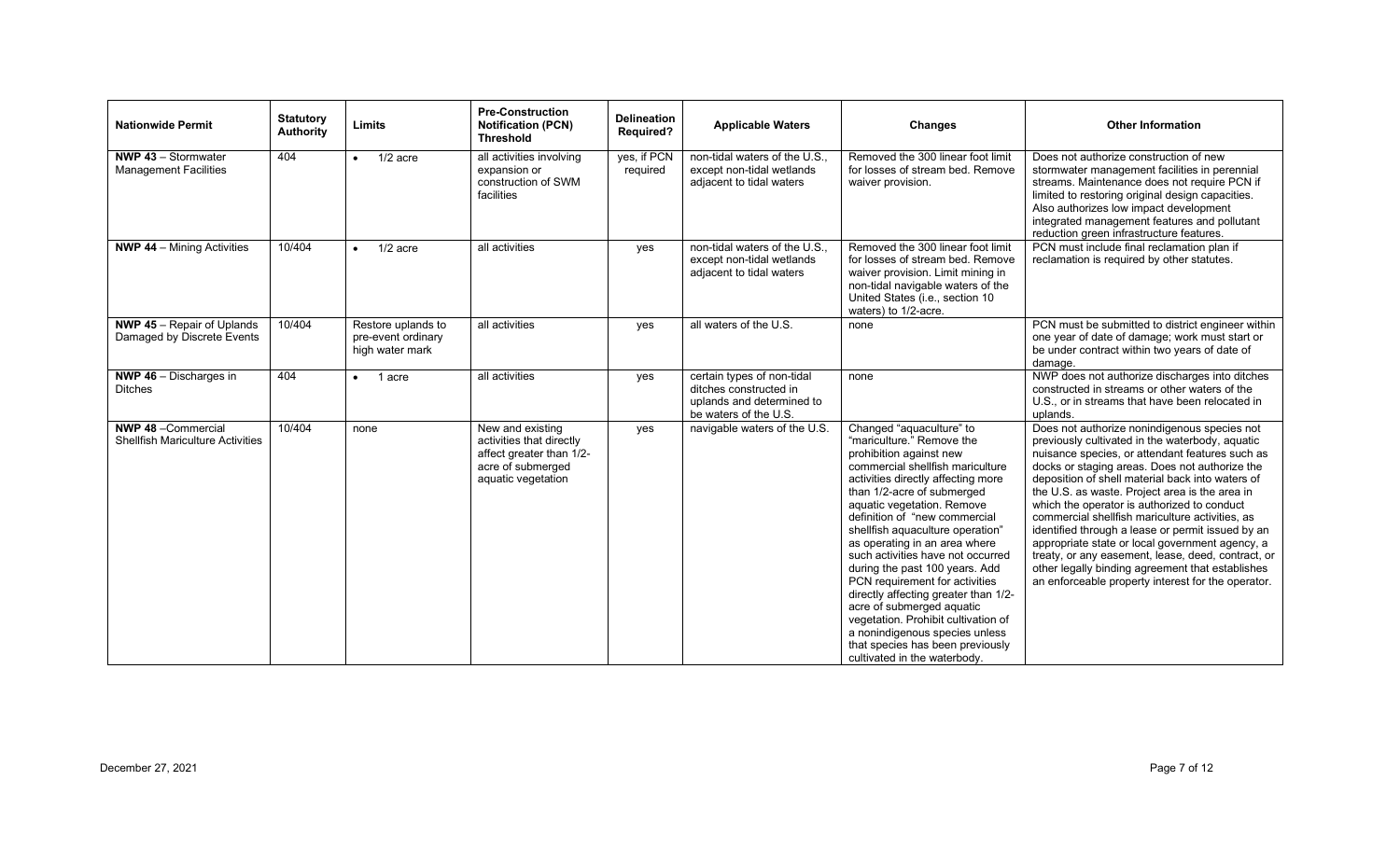| <b>Nationwide Permit</b>                                                         | <b>Statutory</b><br><b>Authority</b> | Limits                                                                                                                                                                                                                                                           | <b>Pre-Construction</b><br><b>Notification (PCN)</b><br><b>Threshold</b> | <b>Delineation</b><br><b>Required?</b> | <b>Applicable Waters</b>                                                              | Changes                                                                                                                                                                                                                                                                                                                               | <b>Other Information</b>                                                                                                                                                                                                                                                                                                                                                                                                                                                                                                                                                                                                              |
|----------------------------------------------------------------------------------|--------------------------------------|------------------------------------------------------------------------------------------------------------------------------------------------------------------------------------------------------------------------------------------------------------------|--------------------------------------------------------------------------|----------------------------------------|---------------------------------------------------------------------------------------|---------------------------------------------------------------------------------------------------------------------------------------------------------------------------------------------------------------------------------------------------------------------------------------------------------------------------------------|---------------------------------------------------------------------------------------------------------------------------------------------------------------------------------------------------------------------------------------------------------------------------------------------------------------------------------------------------------------------------------------------------------------------------------------------------------------------------------------------------------------------------------------------------------------------------------------------------------------------------------------|
| <b>NWP 49</b> $-$ Coal Remining<br>Activities                                    | 10/404                               | Limited to sites that<br>were previously<br>mined for coal, but<br>new mining may be<br>conducted in adjacent<br>areas if the newly<br>mined area is less<br>than 40 percent of the<br>area being remined<br>plus any unmined<br>area needed for<br>reclamation. | all activities                                                           | yes                                    | non-tidal waters of the U.S.                                                          | Removed reference to integrated<br>permit processing procedures.                                                                                                                                                                                                                                                                      | Permittee must demonstrate net increase in<br>aquatic resource functions through reclamation.<br>Activities must be authorized by the Department of<br>the Interior, Office of Surface Mining, or by states<br>with approved programs under Title IV and V of<br>the Surface Mining Control and Reclamation Act of<br>1977. Corps will review the SMCRA<br>determination regarding the amount of previously<br>unmined area necessary for the reclamation and<br>make an independent determination of the<br>amount needed.                                                                                                           |
| <b>NWP 50 - Underground Coal</b><br><b>Mining Activities</b>                     | 10/404                               | $1/2$ acre<br>$\bullet$                                                                                                                                                                                                                                          | all activities                                                           | yes                                    | non-tidal waters of the U.S.<br>except non-tidal wetlands<br>adjacent to tidal waters | Removed the 300 linear foot limit<br>for losses of stream bed. Remove<br>waiver provision. Remove<br>requirement for written<br>verification. Remove reference to<br>integrated permit processing<br>procedures. Remove Note stating<br>that coal preparation and<br>processing outside the mine site<br>may be authorized by NWP 21. | Activities must be authorized by the Department of<br>the Interior, Office of Surface Mining, or by states<br>with approved programs under Title V of the<br>Surface Mining Control and Reclamation Act of<br>1977. If reclamation required, a copy of the plan<br>must be submitted with PCN. Does not authorize<br>coal preparation and processing activities outside<br>of the mine site.                                                                                                                                                                                                                                          |
| <b>NWP 51</b> $-$ Land-Based<br>Renewable Energy<br><b>Generation Facilities</b> | 10/404                               | $1/2$ acre<br>$\bullet$                                                                                                                                                                                                                                          | discharges that<br>result in the loss of<br>$>1/10$ acre                 | yes                                    | non-tidal waters of the U.S.<br>except non-tidal wetlands<br>adjacent to tidal waters | Removed the 300 linear foot limit<br>for losses of stream bed. Remove<br>waiver provision.                                                                                                                                                                                                                                            | Authorizes construction, expansion or modification<br>of land-based renewable energy production<br>facilities, including attendant features. If only<br>activity requiring DA authorization is utility line,<br>then NWP C shall be used. Utility lines transferring<br>energy to a distribution system, regional grid, or<br>other facility are generally considered to be<br>separate single and complete linear projects. For<br>wind energy generating structures, solar towers,<br>or overhead transmission lines, district engineer<br>coordinates PCN and NWP verification with<br>Department of Defense Siting Clearinghouse. |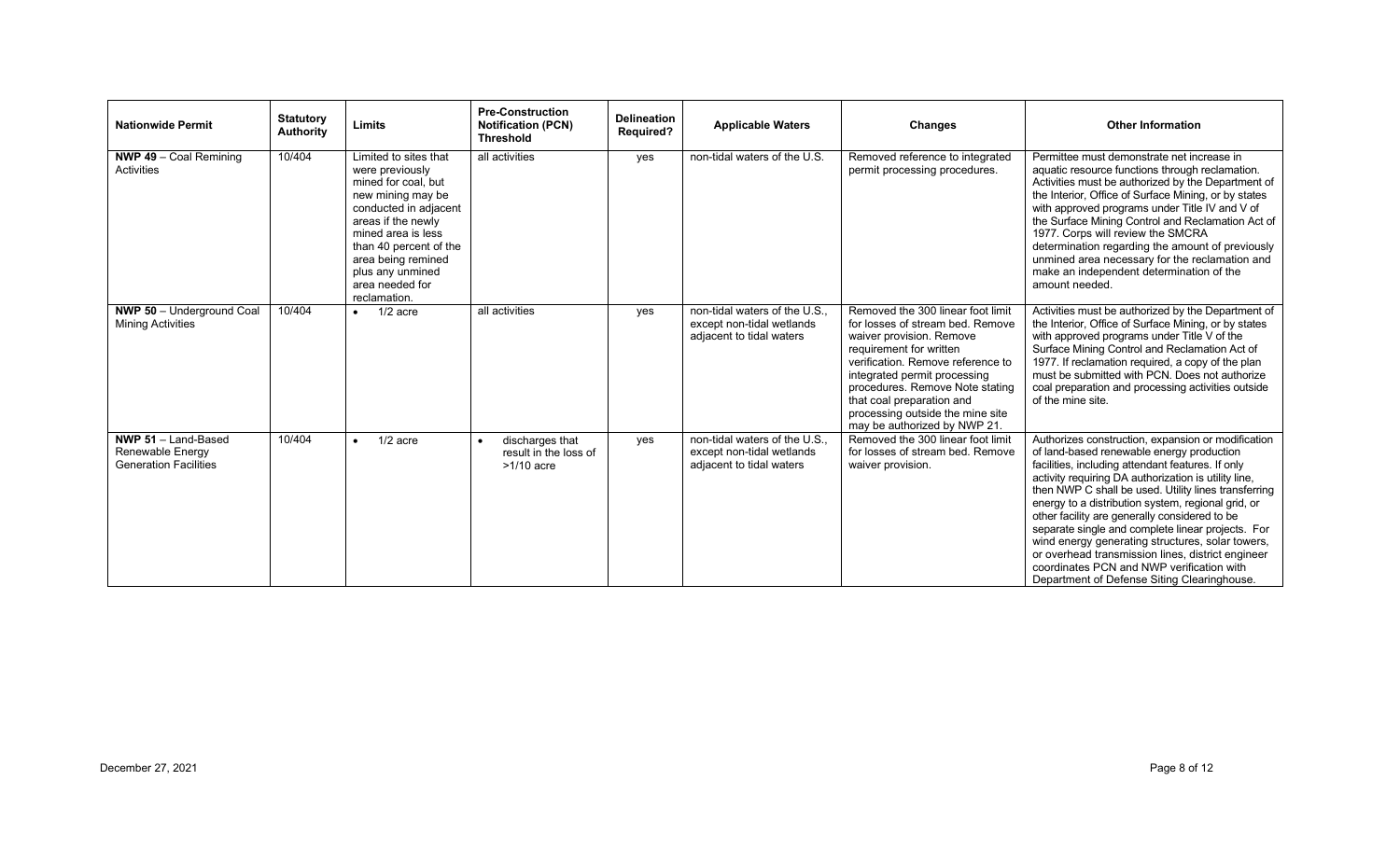| <b>Nationwide Permit</b>                                                            | <b>Statutory</b><br>Authority | Limits                                                                                                                                                                         | <b>Pre-Construction</b><br><b>Notification (PCN)</b><br><b>Threshold</b> | <b>Delineation</b><br><b>Required?</b> | <b>Applicable Waters</b>                        | <b>Changes</b>                                                                             | <b>Other Information</b>                                                                                                                                                                                                                                                                                                                                                                                                                                                                                                                                                                                                                                                                                                                                                                                                                                                                                                                                                                                                                                                                                                                                                                                                                                                                         |
|-------------------------------------------------------------------------------------|-------------------------------|--------------------------------------------------------------------------------------------------------------------------------------------------------------------------------|--------------------------------------------------------------------------|----------------------------------------|-------------------------------------------------|--------------------------------------------------------------------------------------------|--------------------------------------------------------------------------------------------------------------------------------------------------------------------------------------------------------------------------------------------------------------------------------------------------------------------------------------------------------------------------------------------------------------------------------------------------------------------------------------------------------------------------------------------------------------------------------------------------------------------------------------------------------------------------------------------------------------------------------------------------------------------------------------------------------------------------------------------------------------------------------------------------------------------------------------------------------------------------------------------------------------------------------------------------------------------------------------------------------------------------------------------------------------------------------------------------------------------------------------------------------------------------------------------------|
| <b>NWP 52 - Water-Based</b><br>Renewable Energy<br><b>Generation Pilot Projects</b> | 10/404                        | $1/2$ acre<br>$\bullet$<br>No more than 10<br>$\bullet$<br>generation units<br>Floating solar<br>$\bullet$<br>panels in section<br>10 waters limited<br>to 1/2-acre in<br>size | all activities                                                           | yes                                    | all waters of the U.S. except<br>in coral reefs | Removed the 300 linear foot limit<br>for losses of stream bed. Remove<br>waiver provision. | Authorizes construction, expansion, modification,<br>or removal of water-based renewable energy<br>generation pilot projects and their attendant<br>features. Limited to "pilot projects." Placement of a<br>transmission line on bed of a navigable water of<br>U.S. from generation unit to land-based collection<br>facility is considered a structure under section 10<br>and is not considered a loss of waters of the U.S.<br>Prohibits activities in coral reefs. Structures in<br>anchorage areas must comply with U.S. Coast<br>Guard requirements. Does not authorize<br>structures in established danger zones, restricted<br>areas, etc. Upon completion of pilot project,<br>associated structures and/or fills must be removed<br>unless authorized by separate DA permit. Utility<br>lines transferring energy to a distribution system,<br>regional grid, or other facility are generally<br>considered to be separate and complete linear<br>projects. An activity located on an existing,<br>maintained Corps project requires separate<br>approval under 33 USC 408. For wind energy<br>generating structures, solar towers, or overhead<br>transmission lines, district engineer coordinates<br>PCN and NWP verification with Department of<br>Defense Siting Clearinghouse. |
| NWP 53 - Removal of Low-<br><b>Head Dams</b>                                        | 10/404                        | none                                                                                                                                                                           | all activities                                                           | yes                                    | all waters of the U.S.                          | Modified definition of "low-head<br>dam."                                                  | Authorizes the removal of low-head dams for<br>stream restoration and public safety. "Low-head<br>dam" defined as a dam built to pass upstream<br>flows over the entire width of the dam crest on a<br>continual and uncontrolled basis. As a general<br>rule, compensatory mitigation is not required for<br>these activities because they result in net<br>increases in stream ecological functions and<br>services. NWP does not authorize regulated<br>activities for restoration of stream in vicinity of<br>former impoundment (these activities may be<br>authorized by NWP 27), or bank stabilization<br>activities (these activities may be authorized by<br>NWP 13).                                                                                                                                                                                                                                                                                                                                                                                                                                                                                                                                                                                                                   |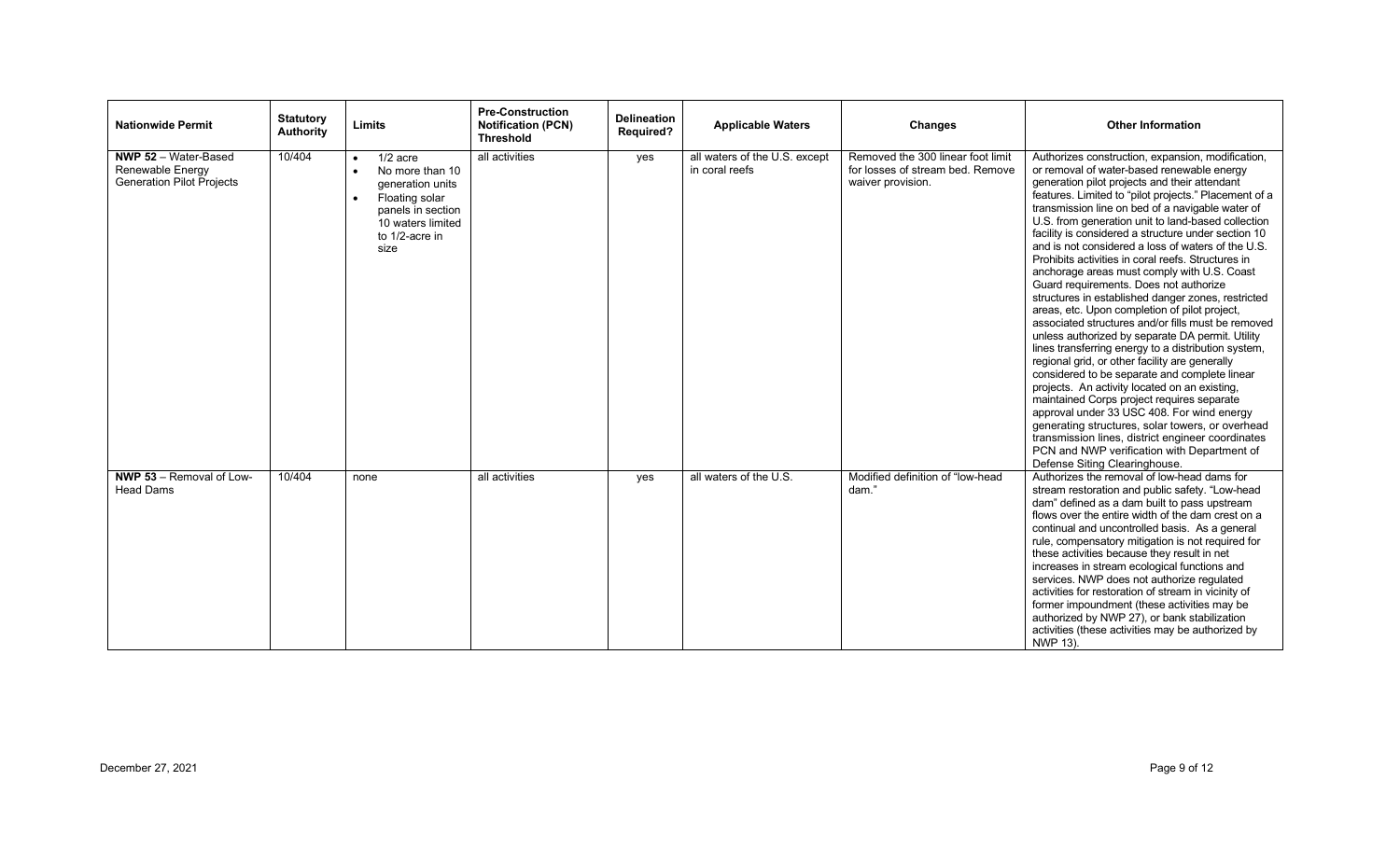| <b>Nationwide Permit</b>                                 | <b>Statutory</b><br><b>Authority</b> | Limits                                                                                                                                                                                                                   | <b>Pre-Construction</b><br><b>Notification (PCN)</b><br><b>Threshold</b>                               | <b>Delineation</b><br><b>Required?</b> | <b>Applicable Waters</b>                                                                    | <b>Changes</b>                                                                                                     | <b>Other Information</b>                                                                                                                                                                                                                                                                                                                                                                                                                                                                                                                                                                                                                                                                                                                                                       |
|----------------------------------------------------------|--------------------------------------|--------------------------------------------------------------------------------------------------------------------------------------------------------------------------------------------------------------------------|--------------------------------------------------------------------------------------------------------|----------------------------------------|---------------------------------------------------------------------------------------------|--------------------------------------------------------------------------------------------------------------------|--------------------------------------------------------------------------------------------------------------------------------------------------------------------------------------------------------------------------------------------------------------------------------------------------------------------------------------------------------------------------------------------------------------------------------------------------------------------------------------------------------------------------------------------------------------------------------------------------------------------------------------------------------------------------------------------------------------------------------------------------------------------------------|
| <b>NWP 54</b> $-$ Living Shorelines                      | 10/404                               | 30 feet<br>$\bullet$<br>channelward of<br>mean low water<br>in tidal waters<br>or mean high<br>water line in<br><b>Great Lakes</b><br>(unless waived<br>by DE)<br>500 feet along<br>the bank<br>(unless waived<br>by DE) | all new activities; PCN<br>not required for repair<br>and maintenance of<br>existing living shorelines | yes                                    | all waters of the U.S.                                                                      | Added text stating that native<br>plants appropriate for the<br>elevation should be used for living<br>shorelines. | Authorizes construction and maintenance of living<br>shorelines for shore erosion control. Living<br>shorelines consist of natural and man-made<br>materials. May include stone or reef structures to<br>protect the shoreline from low to moderate energy<br>waves. Living shorelines must have a substantial<br>biological component, either tidal or lacustrine<br>fringe wetlands or oyster or mussel reef structures.<br>Does not authorize beach nourishment or land<br>reclamation activities. Discharges of dredged or fill<br>material into waters of the United States, including<br>the construction of fill structures such as sills or<br>breakwaters, must be the minimum necessary for<br>the establishment and maintenance of the living<br>shoreline.         |
| <b>NWP 55 - Seaweed</b><br><b>Mariculture Activities</b> | 10                                   | none                                                                                                                                                                                                                     | all activities                                                                                         | yes                                    | navigable waters of the U.S.,<br>including federal waters on<br>the outer continental shelf | new NWP                                                                                                            | Prohibits the cultivation of an aquatic nuisance<br>species as defined in the Nonindigenous Aquatic<br>Nuisance Prevention and Control Act of 1990 or<br>the cultivation of a nonindigenous species unless<br>that species has been previously cultivated in the<br>waterbody. Structures in an anchorage area<br>established by the U.S. Coast Guard must comply<br>with the requirements in 33 CFR 322.5(I)(2).<br>Structures may not be placed in established<br>danger zones or restricted areas designated in 33<br>CFR part 334, Federal navigation channels,<br>shipping safety fairways or traffic separation<br>schemes established by the U.S. Coast Guard<br>(see 33 CFR 322.5(I)(1)), or EPA or Corps<br>designated open water dredged material disposal<br>areas. |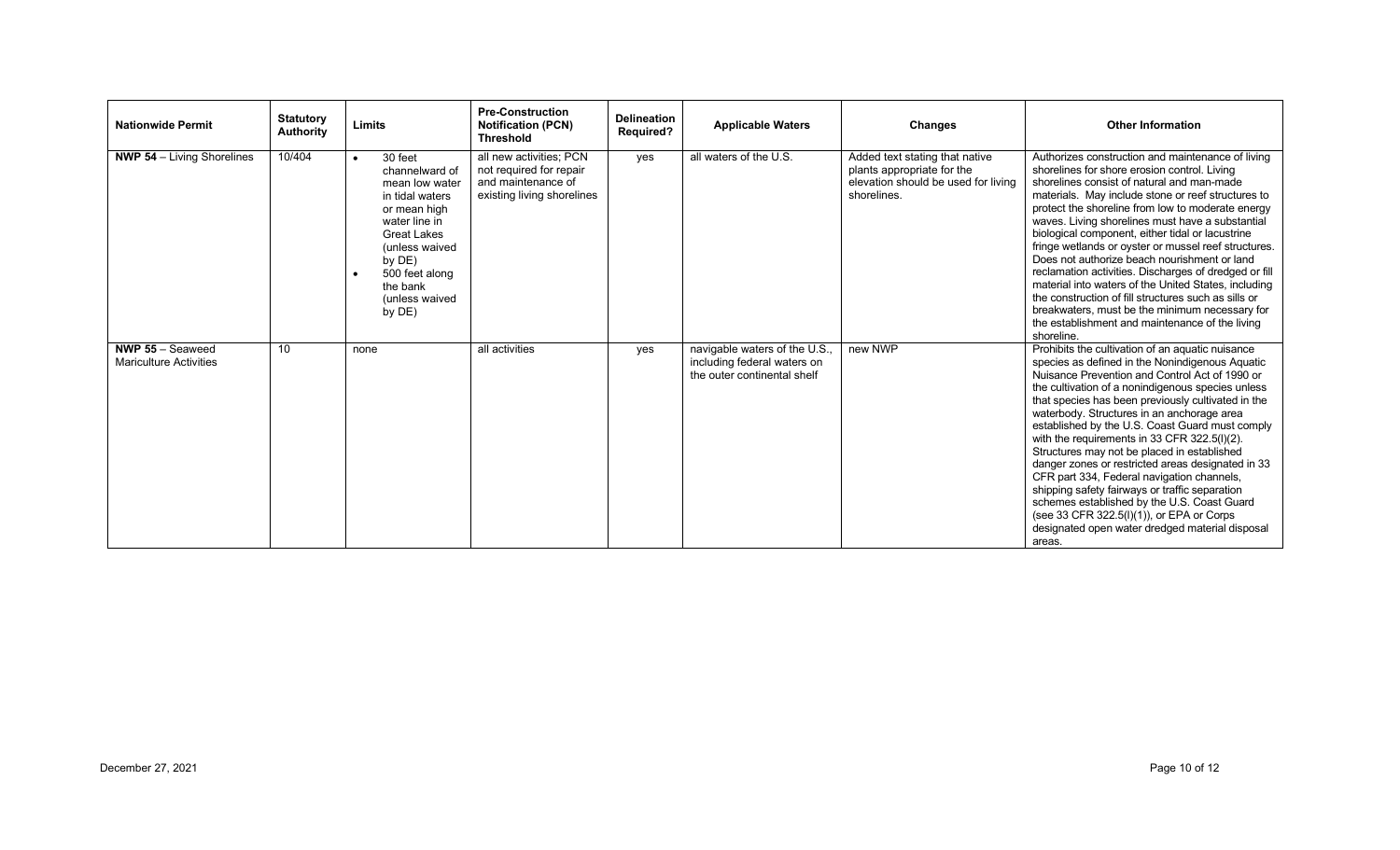| <b>Nationwide Permit</b>                                                                                        | <b>Statutory</b><br><b>Authority</b> | Limits      | <b>Pre-Construction</b><br><b>Notification (PCN)</b><br><b>Threshold</b>                                                 | <b>Delineation</b><br><b>Required?</b> | <b>Applicable Waters</b>                                                                    | Changes | <b>Other Information</b>                                                                                                                                                                                                                                                                                                                                                                                                                                                                                                                                                                                                                                                                                                                                                       |
|-----------------------------------------------------------------------------------------------------------------|--------------------------------------|-------------|--------------------------------------------------------------------------------------------------------------------------|----------------------------------------|---------------------------------------------------------------------------------------------|---------|--------------------------------------------------------------------------------------------------------------------------------------------------------------------------------------------------------------------------------------------------------------------------------------------------------------------------------------------------------------------------------------------------------------------------------------------------------------------------------------------------------------------------------------------------------------------------------------------------------------------------------------------------------------------------------------------------------------------------------------------------------------------------------|
| NWP 56 - Finfish Mariculture<br>Activities                                                                      | $\overline{10}$                      | none        | all activities                                                                                                           | yes                                    | navigable waters of the U.S.,<br>including federal waters on<br>the outer continental shelf | new NWP | Prohibits the cultivation of an aquatic nuisance<br>species as defined in the Nonindigenous Aquatic<br>Nuisance Prevention and Control Act of 1990 or<br>the cultivation of a nonindigenous species unless<br>that species has been previously cultivated in the<br>waterbody. Structures in an anchorage area<br>established by the U.S. Coast Guard must comply<br>with the requirements in 33 CFR 322.5(I)(2).<br>Structures may not be placed in established<br>danger zones or restricted areas designated in 33<br>CFR part 334, Federal navigation channels,<br>shipping safety fairways or traffic separation<br>schemes established by the U.S. Coast Guard<br>(see 33 CFR 322.5(I)(1)), or EPA or Corps<br>designated open water dredged material disposal<br>areas. |
| <b>NWP 57 - Electric Utility Line</b><br>and Telecommunications<br><b>Activities</b>                            | 10/404                               | $1/2$ -acre | a section 10<br>permit is required<br>discharges that<br>result in the loss<br>of $>1/10$ acre                           | yes, if PCN<br>required                | all waters of the U.S.                                                                      | new NWP | Temporary fills must be removed in their entirety<br>and the affected areas returned to pre-<br>construction elevations.                                                                                                                                                                                                                                                                                                                                                                                                                                                                                                                                                                                                                                                       |
| electric utility lines and<br>telecommunications lines                                                          |                                      |             |                                                                                                                          |                                        | all waters of the U.S.,<br>including navigable waters                                       |         | Must restore area to pre-construction contours.                                                                                                                                                                                                                                                                                                                                                                                                                                                                                                                                                                                                                                                                                                                                |
| electric utility line and                                                                                       |                                      |             |                                                                                                                          |                                        | non-tidal waters of the U.S.,                                                               |         |                                                                                                                                                                                                                                                                                                                                                                                                                                                                                                                                                                                                                                                                                                                                                                                |
| telecommunications<br>substations                                                                               |                                      |             |                                                                                                                          |                                        | except non-tidal wetlands<br>adjacent to tidal waters                                       |         |                                                                                                                                                                                                                                                                                                                                                                                                                                                                                                                                                                                                                                                                                                                                                                                |
| foundations for overhead<br>electric utility line or<br>telecommunication line<br>towers, poles, and<br>anchors |                                      |             |                                                                                                                          |                                        | all waters of the U.S.                                                                      |         |                                                                                                                                                                                                                                                                                                                                                                                                                                                                                                                                                                                                                                                                                                                                                                                |
| access roads                                                                                                    |                                      |             |                                                                                                                          |                                        | non-tidal waters of the U.S.,<br>except non-tidal wetlands<br>adjacent to tidal waters      |         | Access roads must be constructed to minimize<br>adverse effects to waters of the U.S.                                                                                                                                                                                                                                                                                                                                                                                                                                                                                                                                                                                                                                                                                          |
| <b>NWP 58 - Utility Line</b><br>Activities for Water and Other<br><b>Substances</b>                             | 10/404                               | $1/2$ -acre | a section 10<br>$\bullet$<br>permit is required<br>discharges that<br>$\bullet$<br>result in the loss<br>of $>1/10$ acre | yes, if PCN<br>required                | all waters of the U.S.                                                                      | new NWP | Temporary fills must be removed in their entirety<br>and the affected areas returned to pre-<br>construction elevations.                                                                                                                                                                                                                                                                                                                                                                                                                                                                                                                                                                                                                                                       |
| utility lines                                                                                                   |                                      |             |                                                                                                                          |                                        | all waters of the U.S.,<br>including navigable waters                                       |         | Must restore area to pre-construction contours.                                                                                                                                                                                                                                                                                                                                                                                                                                                                                                                                                                                                                                                                                                                                |
| utility line substations                                                                                        |                                      |             |                                                                                                                          |                                        | non-tidal waters of the U.S.,                                                               |         |                                                                                                                                                                                                                                                                                                                                                                                                                                                                                                                                                                                                                                                                                                                                                                                |
|                                                                                                                 |                                      |             |                                                                                                                          |                                        | except non-tidal wetlands                                                                   |         |                                                                                                                                                                                                                                                                                                                                                                                                                                                                                                                                                                                                                                                                                                                                                                                |
|                                                                                                                 |                                      |             |                                                                                                                          |                                        | adjacent to tidal waters                                                                    |         |                                                                                                                                                                                                                                                                                                                                                                                                                                                                                                                                                                                                                                                                                                                                                                                |
| foundations for above-                                                                                          |                                      |             |                                                                                                                          |                                        | all waters of the U.S.                                                                      |         |                                                                                                                                                                                                                                                                                                                                                                                                                                                                                                                                                                                                                                                                                                                                                                                |
| ground utility lines                                                                                            |                                      |             |                                                                                                                          |                                        |                                                                                             |         |                                                                                                                                                                                                                                                                                                                                                                                                                                                                                                                                                                                                                                                                                                                                                                                |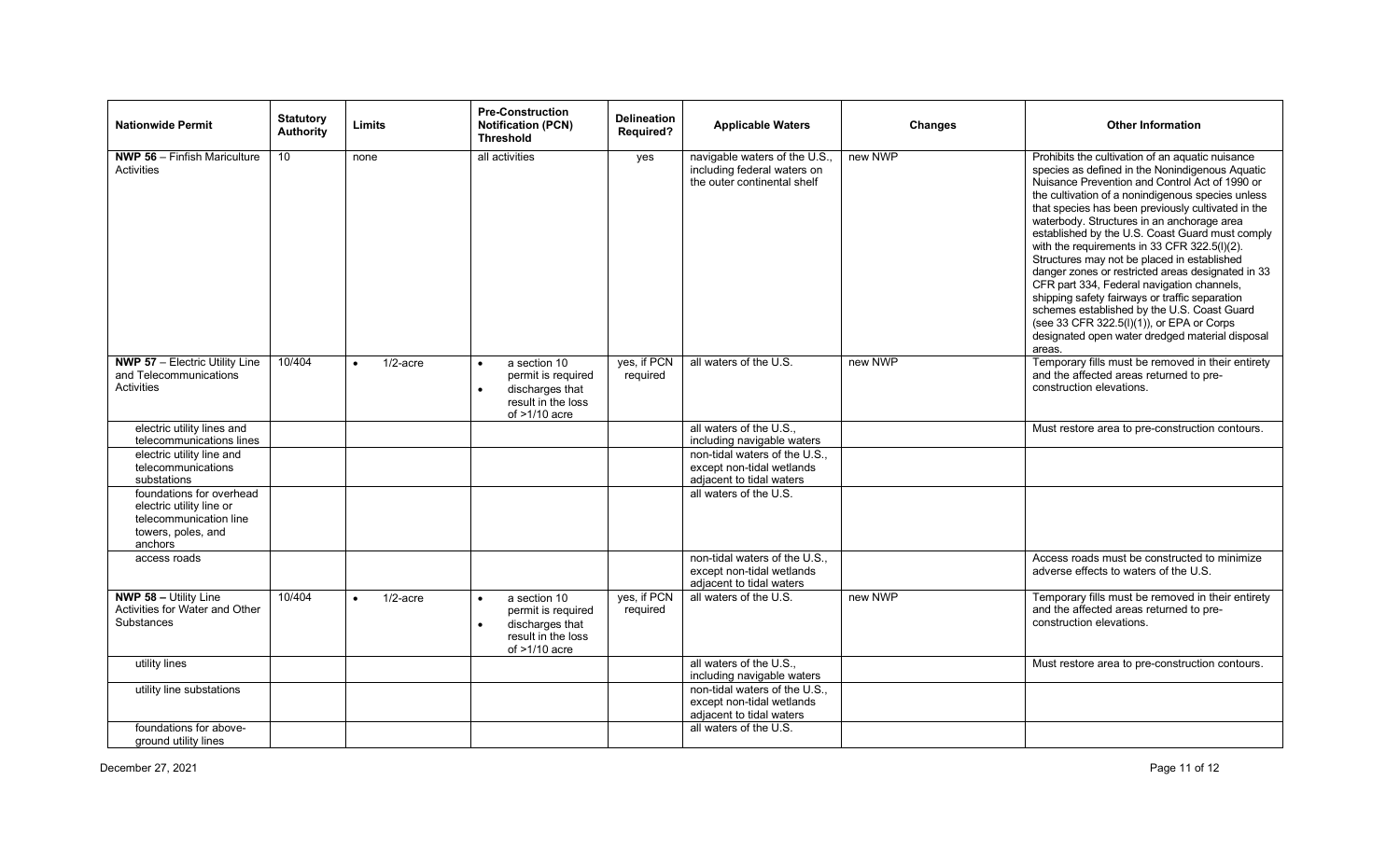| <b>Nationwide Permit</b>                                       | <b>Statutory</b><br><b>Authority</b> | Limits      | <b>Pre-Construction</b><br><b>Notification (PCN)</b><br><b>Threshold</b> | Delineation<br><b>Required?</b> | <b>Applicable Waters</b>                                                               | <b>Changes</b> | <b>Other Information</b>                                                              |
|----------------------------------------------------------------|--------------------------------------|-------------|--------------------------------------------------------------------------|---------------------------------|----------------------------------------------------------------------------------------|----------------|---------------------------------------------------------------------------------------|
| access roads                                                   |                                      |             |                                                                          |                                 | non-tidal waters of the U.S.,<br>except non-tidal wetlands<br>adjacent to tidal waters |                | Access roads must be constructed to minimize<br>adverse effects to waters of the U.S. |
| <b>NWP 59</b> $-$ Water<br>Reclamation and Reuse<br>Facilities | 404                                  | $1/2$ -acre | all activities                                                           |                                 | non-tidal waters of the U.S.,<br>except non-tidal wetlands<br>adjacent to tidal waters | new NWP        |                                                                                       |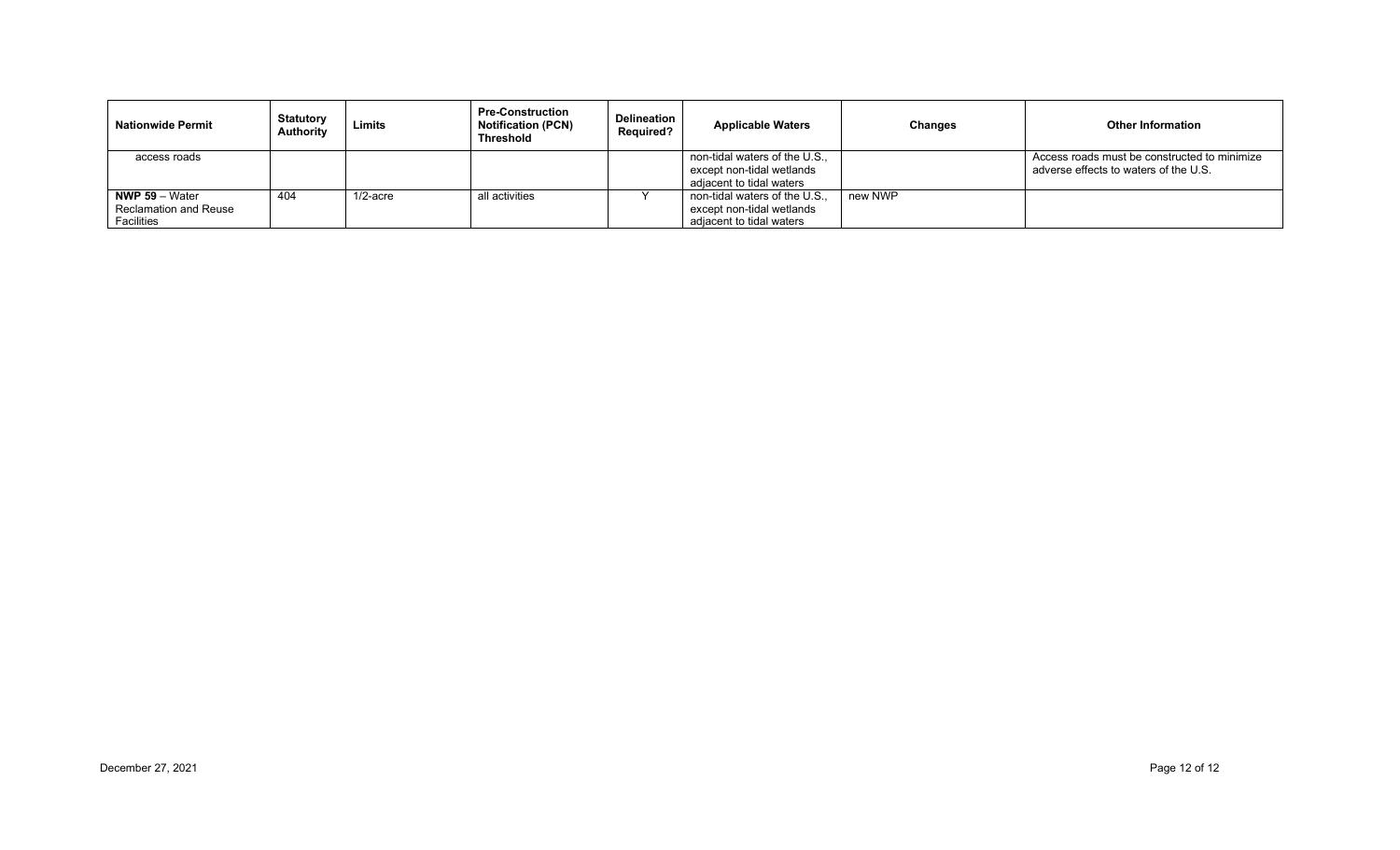

# **Nationwide Permit Reissuance**<br>
FENGINEERS
ENGINEERS
BUILDING STRONG.

*January 2022* 

# U.S. ARMY CORPS OF ENGINEERS **BUILDING STRONG**

 **Background:** Under Section 404(e) of the Clean Water Act, the U.S. Army Corps of Engineers (USACE) can issue general permits to authorize activities that have only minimal individual and cumulative adverse environmental effects. General permits can be issued for a period of no more than five years. A nationwide permit (NWP) is a general permit that authorizes activities across the country, unless a district or division commander revokes the NWP in a state or other geographic region. The NWPs authorize approximately 40,000 reported activities per year, as well as approximately 30,000 activities that do not require reporting to USACE districts. In 2017 the USACE issued 52 NWPs, and they authorized a wide variety of activities such as mooring buoys, residential developments, utility lines, road crossings, mining activities, wetland and stream restoration activities, and commercial shellfish aquaculture activities. To continue the NWP Program, the NWPs must be reissued before the 2017 NWPs expire in March 2022.

 The process for issuing NWPs is a rulemaking activity. The proposal to reissue the NWPs was published in the *Federal Register* on September 15, 2020, for a 60-day public comment period ending on November 16, 2020. USACE proposed to reissue all 52 of its existing 2017 NWPs. USACE also proposed to issue five new NWPs that pertain to authorizing seaweed mariculture activities, finfish mariculture activities, electric utility line and telecommunications activities, utility line activities for water and other substances, and water reclamation and reuse facilities. Concurrent with the *Federal Register* notice, USACE districts issued local public notices to solicit comment on proposed regional conditions to further restrict the use of the NWPs to protect local aquatic resources.

 Approximately 23,700 comments were received in response to the *Federal Register* notice. The comments were evaluated, and two draft final NWP rules were prepared to issue those NWPs. The first draft final rule for 16 NWPs was submitted to OMB on December 11, 2020, and the second final rule for 41 NWPs was submitted to OMB on June 11, 2021. Five agencies provided comments on the first draft final rule, and three agencies provided comments on the second draft final rule. The agency comments were reviewed, and modifications were made to the draft final NWPs to address agency comments.

 The first final rule was published in the *Federal Register* on January 13, 2021 (86 FR 2744) and it reissued 12 existing NWPs and issued four new NWPs. The second final rule was published in the *Federal Register* on December 27, 2021 (86 FR 73522) and it reissued 40 existing NWPs and issued one new NWP.

 **2021 Nationwide Permits:** In the January 2021 final rule, USACE reissued and modified 12 existing final rule. The December 2021 final rule goes into effect on February 25, 2022. The reissued NWPs have no major changes from 2017, the last time the NWPs were authorized in accordance with the law. The revised NWPs will streamline the requirements of the Clean Water Act and the Rivers and Harbors Act of 1899 and their revisions were informed by extensive feedback from the public and various stakeholders. These permits provide effective review of projects that have minimal impact on the aquatic environment. NWPs and issued four new NWPs. In the January 2021 final rule, USACE also reissued the NWP general conditions and definitions, with some modifications to respond to public and agency comments. The January 2021 final rule went into effect on March 15, 2021. In the December 2021 final rule, USACE reissued 40 existing NWPs and issued one new NWP. The NWP general conditions and definitions published in the January 2021 final rule apply to the 41 NWPs issued in the December 2021

> **U.S. ARMY CORPS OF ENGINEERS – HEADQUARTERS**  441 G. Street, N.W., Washington, D.C. 20314-1000 <http://www.usace.army.mil>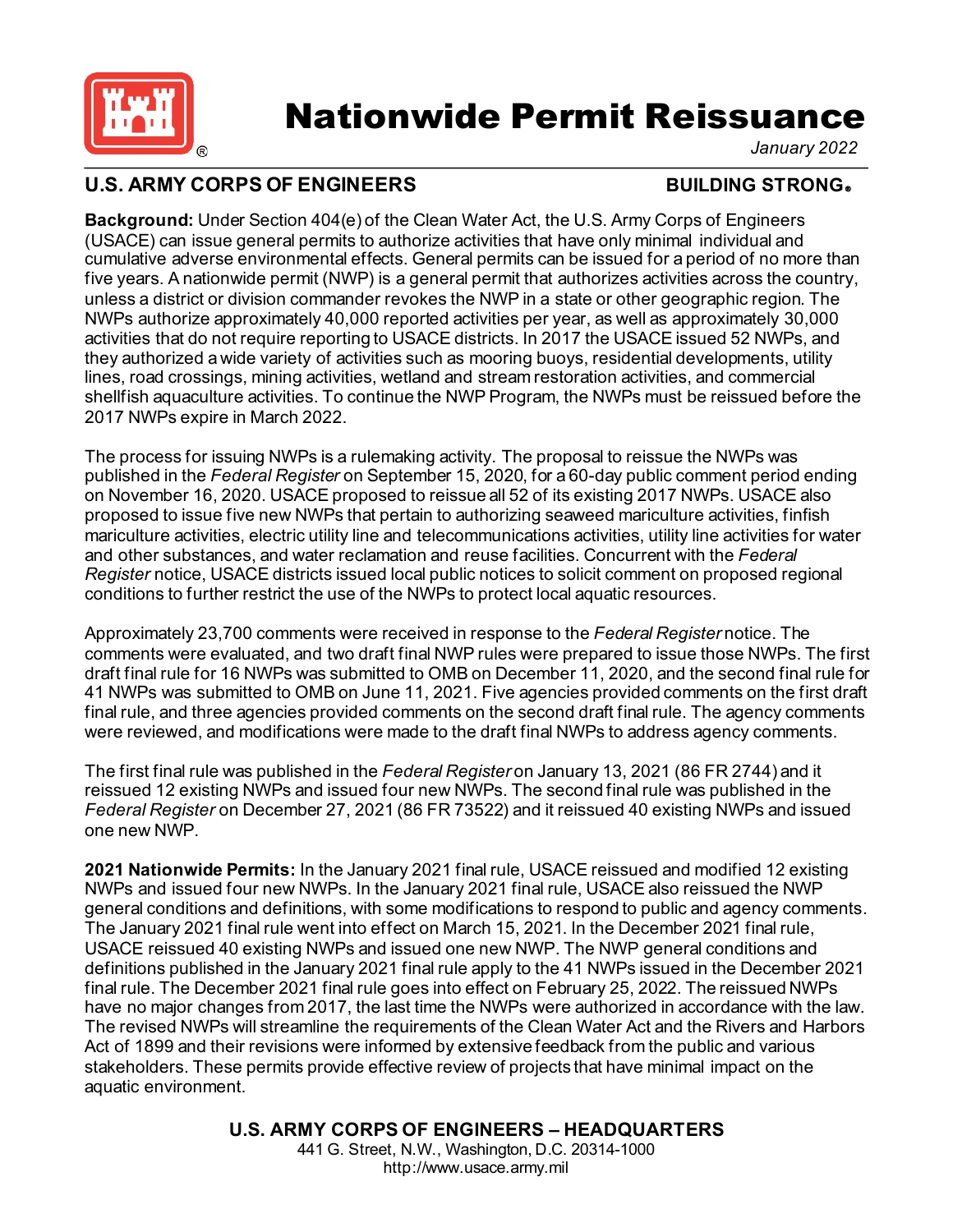Two of the five new NWPs provide an effective process to authorize structures in navigable waters for finfish and seaweed mariculture activities. Another two of the five new NWPs provide appropriate processes to enable project proponents to obtain authorization to discharge dredged or fill material or to construct structures or do work in regulated waters associated with the construction and maintenance of electric utility lines and telecommunication activities or with the construction and maintenance of utility lines for water or other substances. The fifth new NWP authorizes discharges of dredged or fill material into regulated waters for the construction, expansion, and maintenance of water reclamation and reuse facilities. Notification requirements have been revised for some NWPs to provide greater national consistency and foster making timely decisions for the regulated community for minimal impact activities. All improvements, additions, and revisions to the suite of NWPs are consistent with USACE's commitment to effectively evaluate minor activities, while ensuring appropriate environmental protection of the nation's aquatic resources. The 2021 NWPs support implementation of the Infrastructure Investment and Jobs Act by providing USACE authorization for regulated activities associated with infrastructure.

 USACE division engineers may add, after public review and consultation, regional conditions to NWPs in order to protect local aquatic ecosystems such as fens or bottomland hardwoods, or to minimize adverse effects on fish or shellfish spawning, wildlife nesting, or ecologically critical waters. Division and district commanders are also charged with ensuring appropriate coordination and consultation occurs with federally recognized American Indian and Alaska Native governments.

### **Revisions to the 2017 Nationwide Permits:**

 NWPs 21, 29, 39, 40, 42, 43, 44, 50, 51, 52: All of these NWPs have been revised to remove the 300 linear-foot limit for losses of stream bed; the aggregate limit for loss of waters of the United States for these NWPs is 1/2-acre. All 10 NWPs have pre-construction notification requirements that will ensure that authorized activities will have no more than minimal adverse environmental effects. Removing the 300-linear-foot limit does not reduce environmental protection, but it does make these 10 NWPs available for use to authorize minimally impacting activities with little paperwork and delay.

 Mitigation General Condition: General Condition 23, Mitigation, was modified to include a requirement for compensatory mitigation for stream bed losses exceeding 3/100-acre. This modification makes the compensatory mitigation requirement for stream bed losses equivalent to the compensatory mitigation requirement for wetland losses in the NWP program.

 NWP 27: This NWP authorizes aquatic habitat restoration, enhancement, and establishment activities. It was modified to authorize releases of sediment from reservoirs to maintain sediment transport continuity in rivers to restore downstream habitats. It was also modified to authorize coral restoration or relocation activities.

 NWP 41: This NWP authorizes the reshaping of existing drainage ditches to improve water quality. It was modified to include the reshaping of existing irrigation ditches to improve water quality.

 NWP 48: This NWP authorizes commercial shellfish mariculture activities. It was revised to provide greater flexibility in its use. NWP 48 is available to authorize new operations as well as existing operations that are seeking authorization to continue on-going activities. A preconstruction notification requirement has been added to this NWP for all impacts to submerged aquatic vegetation that are greater than 1/2-acre, to require case-by-case review by USACE districts to ensure that the impacts of those activities are no more than minimal.

> **U.S. ARMY CORPS OF ENGINEERS – HEADQUARTERS**  441 G. Street, N.W., Washington, D.C. 20314-1000 <http://www.usace.army.mil>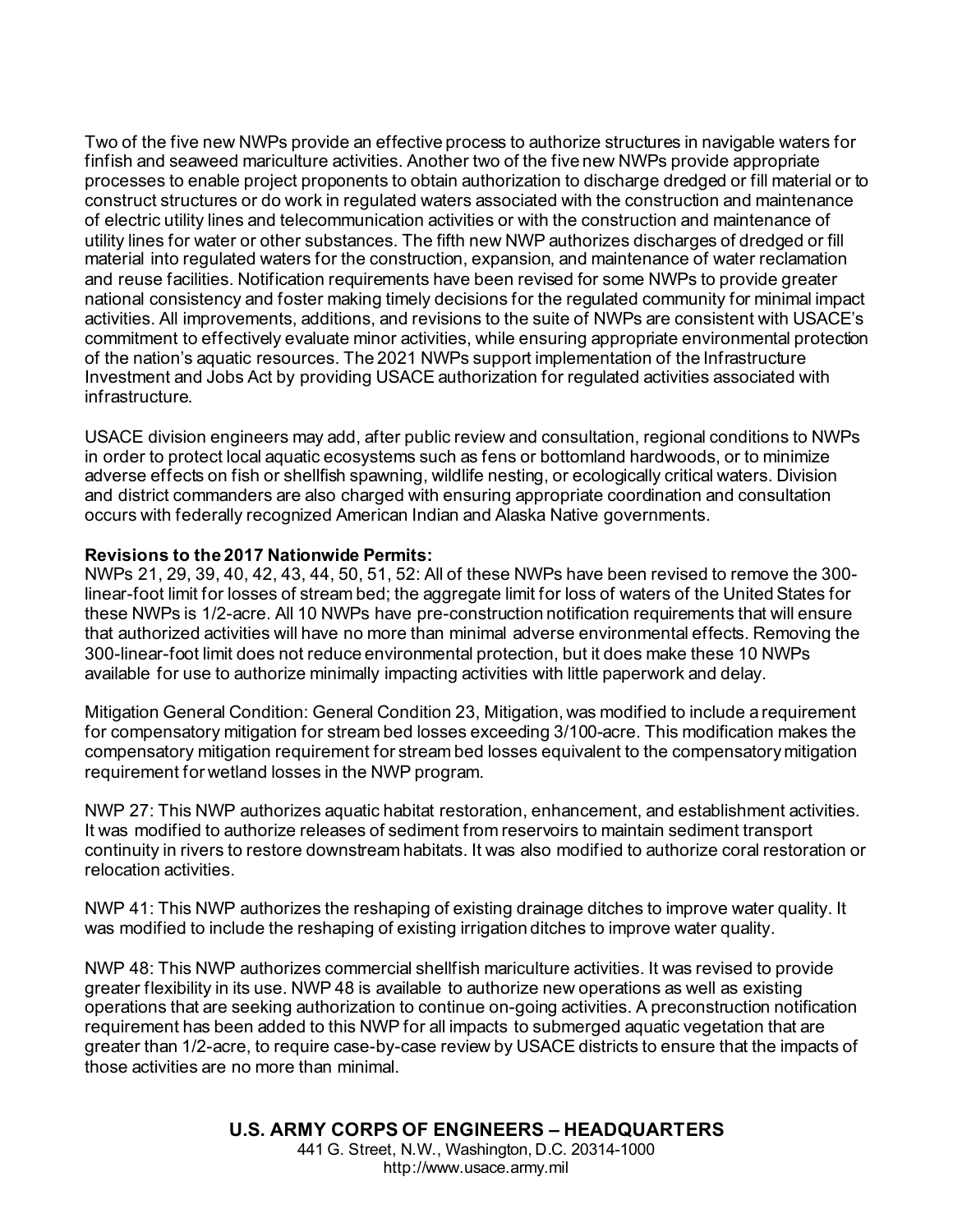#### **New NWPs for 2021:**

 NWP 55: This new NWP authorizes structures in marine and estuarine waters, including structures anchored to the seabed on the Outer Continental Shelf, for the purpose of seaweed mariculture activities. Also, this NWP allows project proponents to integrate shellfish production activities if those actions are conducted with the seaweed production on the same structure or a structure that is part of the same project.

 NWP 56: This new NWP authorizes structures in marine and estuarine waters, including structures anchored to the seabed on the Outer Continental Shelf, for the purpose of finfish mariculture activities. Also, this NWP allows project proponents to integrate shellfish and seaweed production activities if those actions are conducted with the finfish production on the same structure or a structure that is part of the same project.

 NWP 57: This new NWP provides authorization for activities required for the construction, maintenance, repair, and removal of electric utility lines, telecommunication lines, and associated facilities in waters of the United States. There are reporting requirements for certain activities authorized by this NWP and it has a 1/2-acre limit for losses of waters of the United States for each single and complete project.

NWP 58: This new NWP authorizes activities required for the construction, maintenance, repair, and removal of utility lines for water and other substances, excluding oil, natural gas, products derived from oil or natural gas, and electricity. This NWP also authorizes associated utility line facilities, such as substations, access roads, and foundations for above-ground utility lines, in waters of the United States, provided the activity does not result in the loss of greater than 1/2-acre of waters of the United States for each single and complete project.

NWP 59: This new NWP authorizes discharges of dredged or fill material into waters of the United States for the construction, expansion, and maintenance of water reclamation and reuse facilities. This NWP has a 1/2-acre limit for losses of waters of the United States and pre-construction notification to USACE district engineers is required for all activities.

**Grandfathering:** When USACE modifies existing NWPs, the modified NWPs replace the prior versions of those NWPs so that there are not two sets of NWPs in effect at the same time. Having two sets of NWPs in effect at the same time creates regulatory uncertainty if each set of those NWPs has different limits, requirements, and conditions because permittees may be unclear as to which limits, requirements, and conditions apply to their authorized activities. In addition, differences in NWP limits, requirements, and conditions between two sets of NWPs can create challenges for USACE district engineers in terms of enforcement and compliance efforts.

 40 existing NWPs (i.e., NWPs 1, 2, 3, 4, 5, 6, 7, 8, 9, 10, 11, 13, 14, 15, 16, 17, 18, 19, 20, 22, 23, 24, USACE modified the expiration date for the 12 existing NWPs (i.e., NWPs 12, 21, 29, 39, 40, 42, 43, 44, 48, 50, 51, 52) that were reissued in the January 2021 final rule. The expiration date for the 2017 versions of those NWPs was changed to March 14, 2021. USACE modified the expiration date for the 25, 27, 28, 30, 31, 32, 33, 34, 35, 36, 37, 38, 41, 45, 46, 49, 53, and 54) that were reissued in the December 2021 final rule. The expiration date for the 2017 versions of those NWPs was changed to February 24, 2022. The expiration date for the 52 reissued NWPs and the five new NWPs issued in the January 2021 and December 2021 final rules is March 14, 2026.

For permittees holding verified authorizations for activities for any of the 52 existing NWPs replaced by the January 2021 and December 2021 final rules, if the previously verified activity continues to qualify for NWP authorization under any of the 52 NWPs reissued in those two final rules, that verification letter

### **U.S. ARMY CORPS OF ENGINEERS – HEADQUARTERS**

441 G. Street, N.W., Washington, D.C. 20314-1000 <http://www.usace.army.mil>